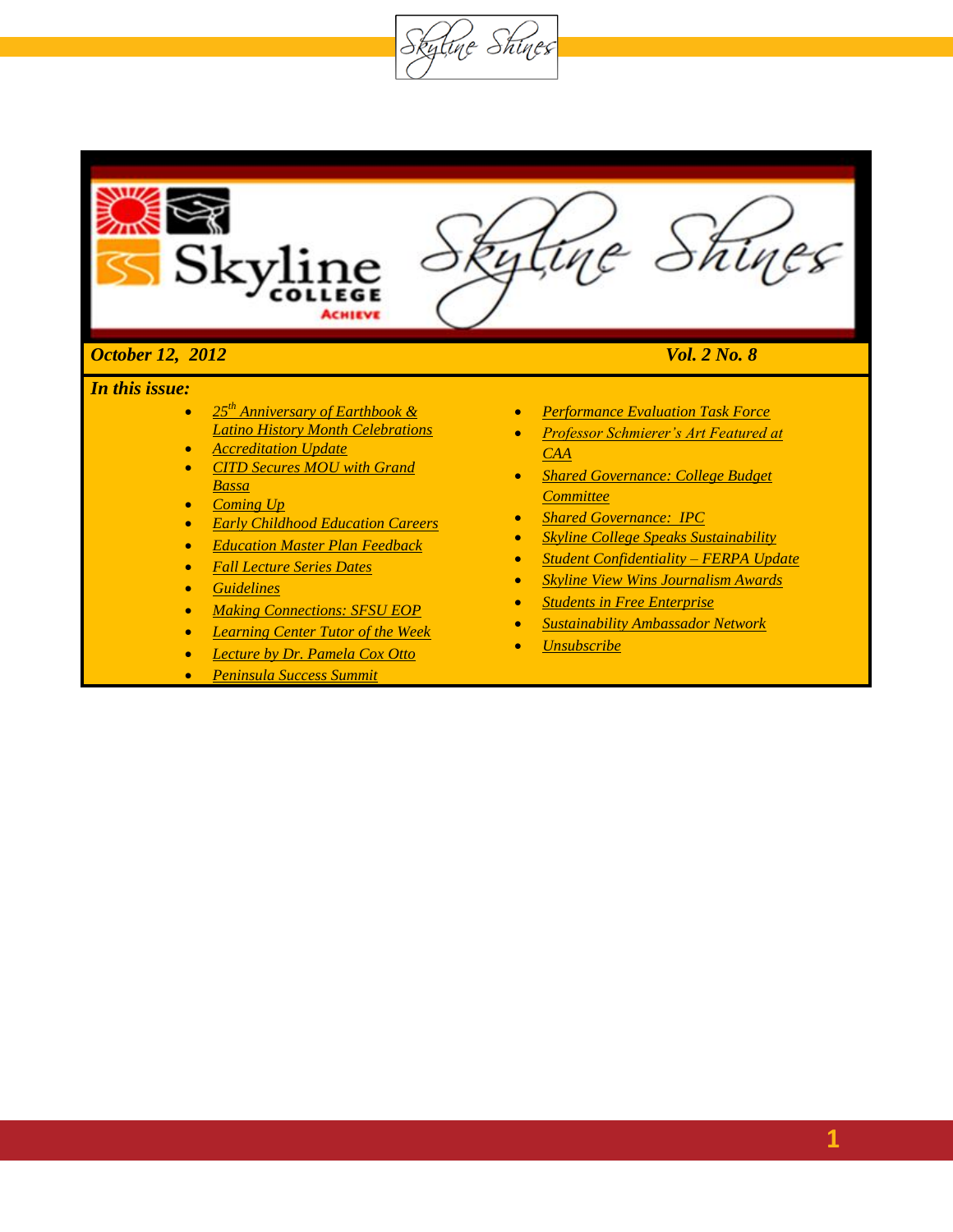

# **25th Anniversary of** *Earthbook* **and Latino History Month Celebrations**

Next week on Tuesday, October 16, 2012, we are proudly celebrating Latino History Month and the 25th anniversary of *Earthbook*, the Skyline College mural painted 25 years ago by Bay Area's world renowned artist and muralist, Juana Alicia.

To celebrate this historic event, Skyline College, TRiO, the Associated Students of Skyline College, the Center for Student Life and Leadership Development, and the Bookstore will host a discussion of Juana Alicia's work and how it exemplifies the values and aspirations that Skyline College holds dear—inspiring a global and diverse community of learners to achieve intellectual, cultural, social, economic and personal fulfillment.

Historian and poet Dr. Naomi Quiñonez, poet Leticia Hernandez, and musical group Cascada de Flores will participate in the event from 12:00 p.m. to 1:30 p.m. in Building 6, Rooms 6202- 6. Please also join us from 1:30 p.m. – 2:00 p.m. in front of the mural located at the west entrance of Building 2 where Dr. Regina Stanback Stroud, President, will unveil the mural to the Skyline College community.

A netbook computer will be given away along with free food, and entertainment!

This event is sponsored by Skyline College, TRiO, Associated Students of Skyline College, the Center for Student Life and Leadership Development, Puente, and the Bookstore.



*Article by John Saenz.*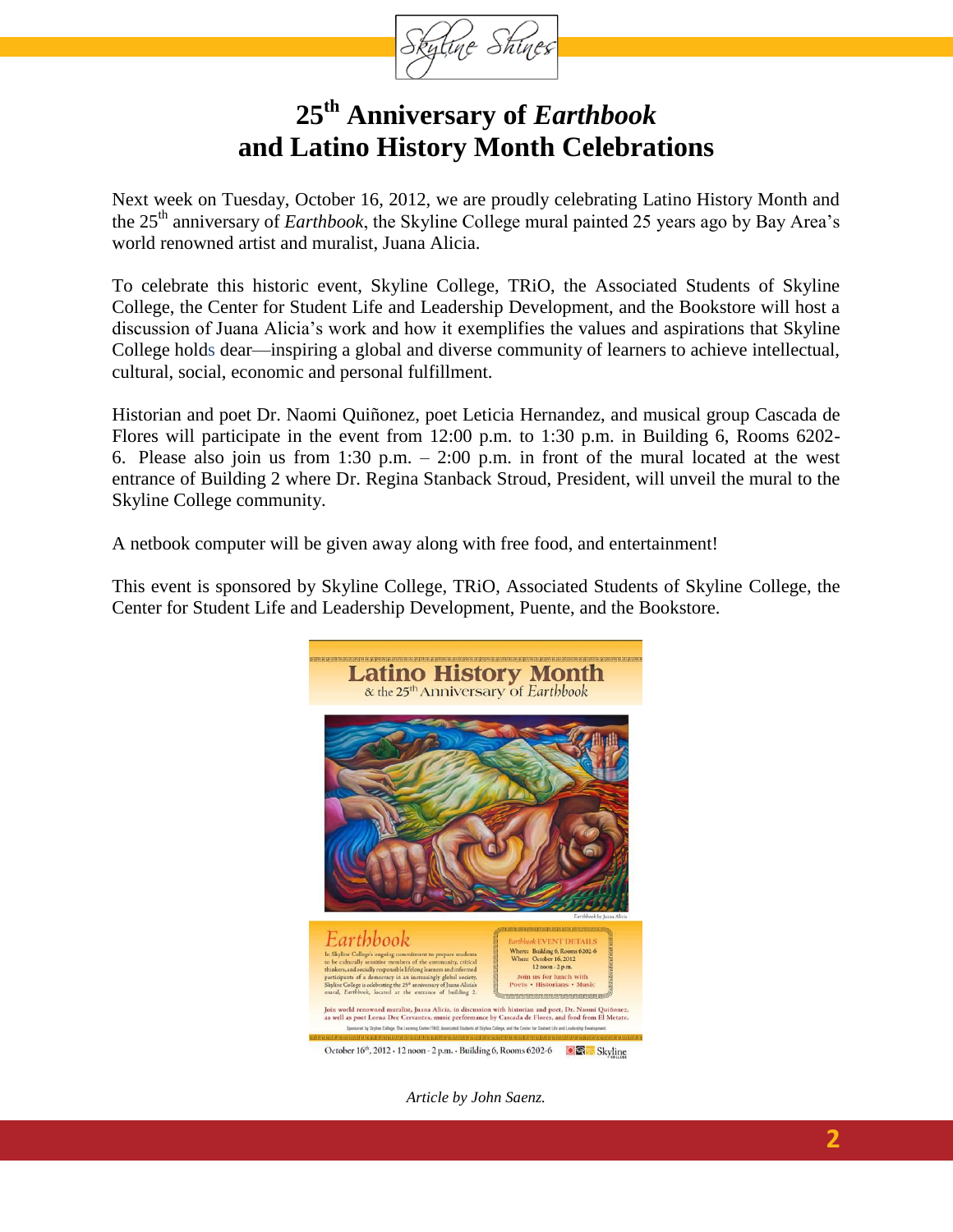

# **Education Master Plan Feedback**

As part of the accreditation self-assessment, we need to review and revise our Education Master Plan--and this means getting feedback from all of you. Many have already provided feedback through in-person interviews, but we realize many have not. We would like for you to have this opportunity, which is why we have made the survey available online.

Below is the link to access the survey and provide feedback. There are 11 survey questions but feel free to answer only those that are relevant to you and/or for which you would like to provide feedback. The survey will be available until **Monday, October 15, 2012** so please be sure to fill it out before then.

#### [https://www.surveymonkey.com/s/Skyline\\_EMP\\_survey](https://www.surveymonkey.com/s/Skyline_EMP_survey)

Thank you for your time and participation. Should you have any questions, feel free to contact David Ulate, Interim Dean of Planning, Research, & Institutional Effectiveness at [ulated@smccd.edu.](mailto:ulated@smccd.edu)

## **Art Professor Tiffany Schmierer's Sculptures Featured in CAA**



From September 14 – 16, 2012, Tiffany Schmierer participated in the 2012 Ceramics Annual of America at the Fort Mason Festival Pavilion. A juried exhibition and art fair, the CAA is entirely focused on ceramic art in America and highlights the diversity of contemporary ceramics from around the world, including works from China, Korea, Mexico, Australia and Italy. The only event of its kind in the United States, it provides a venue for the top regional and international artists working in the clay medium to show their work to a broader audience of collectors and foster dialogue between art aficionados and makers of ceramic sculpture.

*Article and Photo by Karen Wong.*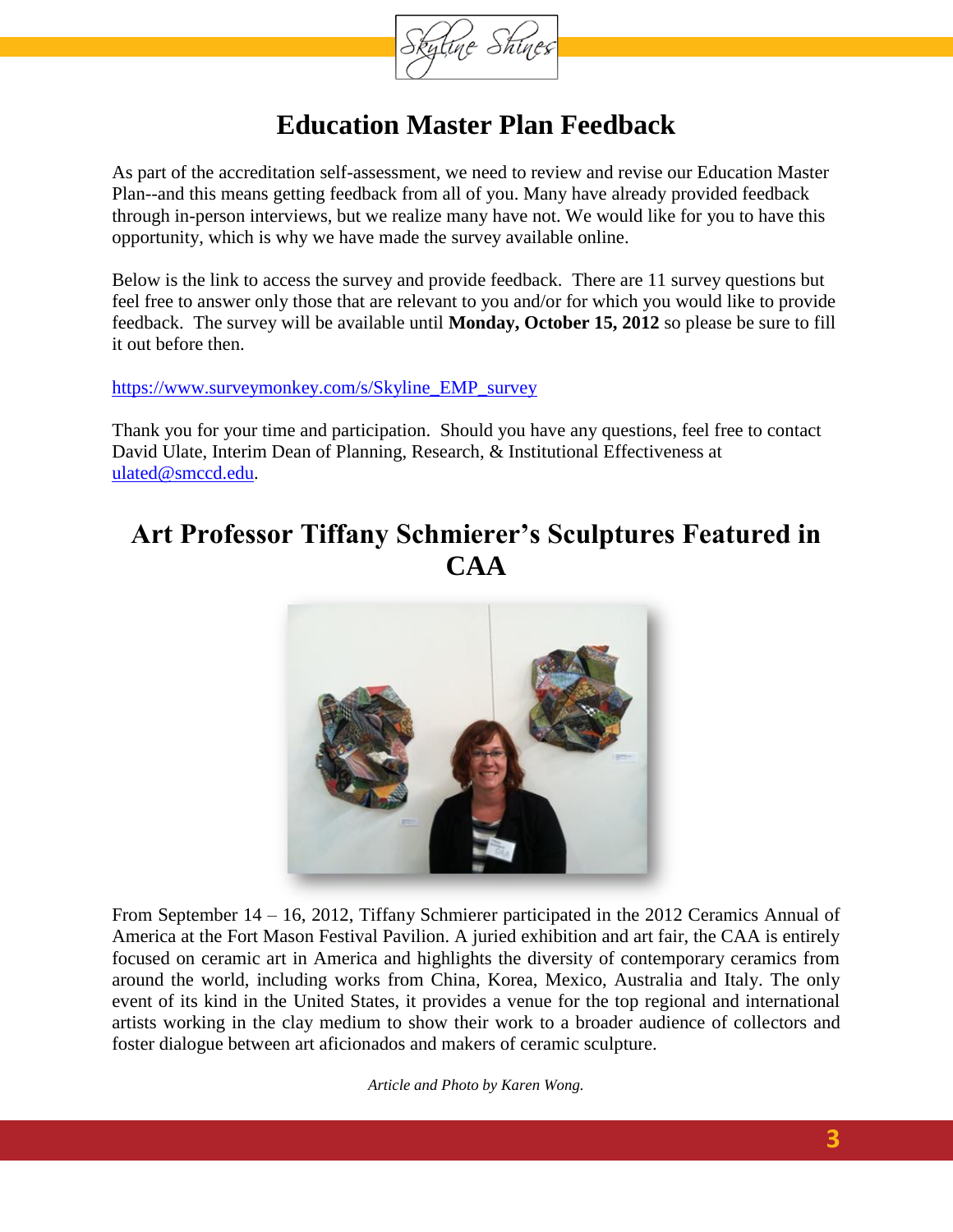

# <span id="page-3-0"></span>**President's Council Kicks of Peninsula Success Summit Planning Session**



The Skyline College President's Council is looking forward to hosting a Peninsula Success Summit that invites community, civic, political and non-profit leaders to convene and develop an action agenda for addressing issues in the county with attention to the north portion of the county. The Summit will explore: (1) ways in which the educational institutions can meet the needs of north county business and civic communities, (2) ideas for resolving issues in north county and (3) ways to highlight innovation and creativity in the county.



President's Council Chair Jessica Evans and Director of Marketing and Public Relations, Cherie Napier facilitated the brainstorming session. Afterwards participants were invited to the President's Suite for light hors d'oeuvres and beverages.

The Success Summit will be held at Skyline college next fall and is sure to identify an agenda upon which the President's Council will act and pursue resolutions. Examples of such issues include jobs, health care, transportation and community connection.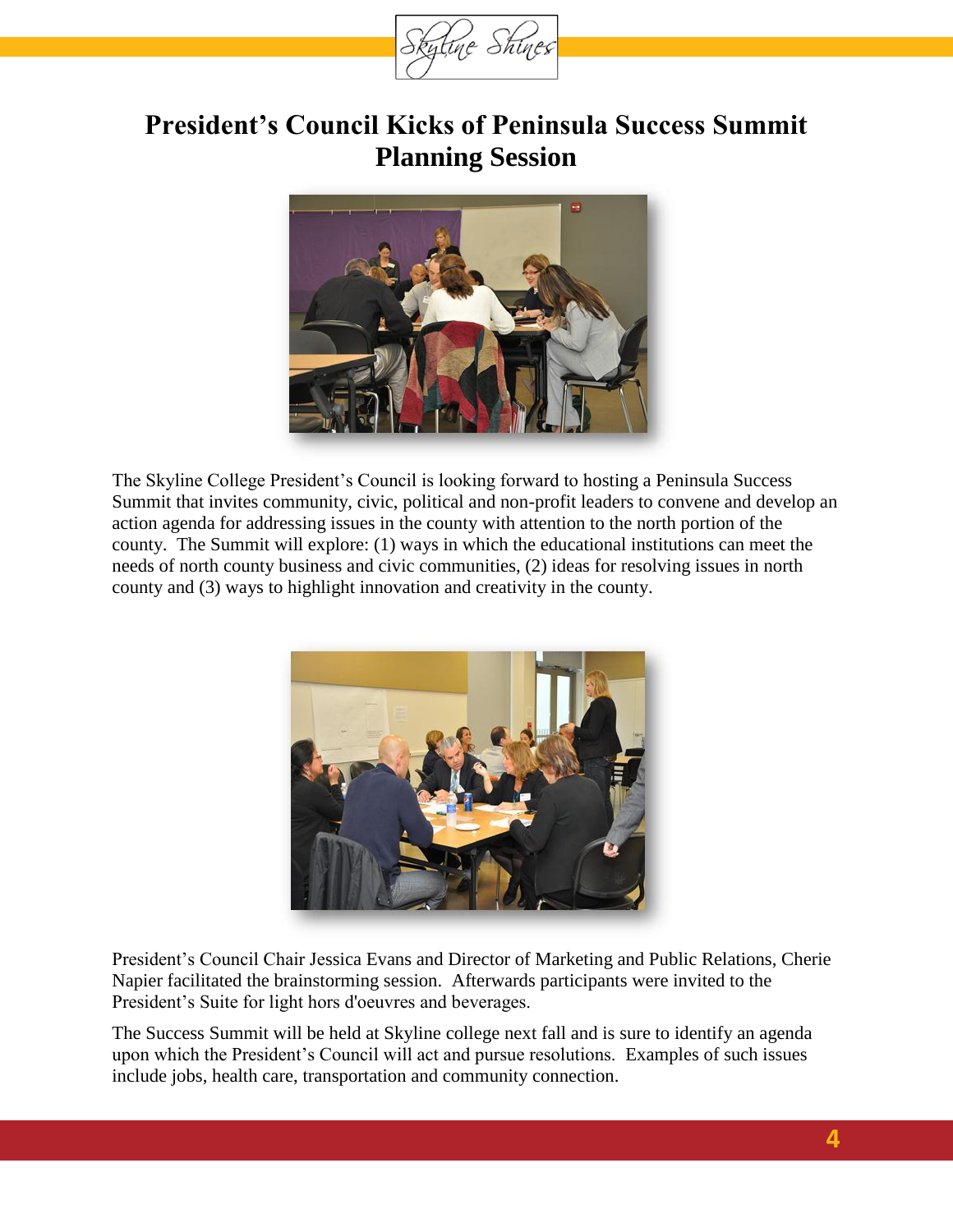

## **Accreditation Update**

Writing Teams are busy working on Draft 1.1 of the 2013 Institutional Self Evaluation which is due on October 31, 2012. Co-chairs Donna Bestock and Christine Roumbanis met with the standard co-chairs on Friday, October 5, 2012 to help customize feedback for each subcommittee. Each of the subcommittee chairs has gone back to their committee writers with guidance on making revisions to Draft 1.0. Writers should review the correct wording of the current standard, look at the themes document to incorporate themes in their document, look at the questions for each standard, and look at the evidence over the last six years.

For assistance or questions, please contact Co-chairs Donna Bestock or Christine Roumbanis. Christine Roumbanis is available Monday through Thursday from 12:00-2:00 p.m. in the Accreditation Resource Room in Building 5, Room 5133.

We truly appreciate all your hard work. Skyline Shines!

*Article by Donna Bestock and Christine Roumbanis.*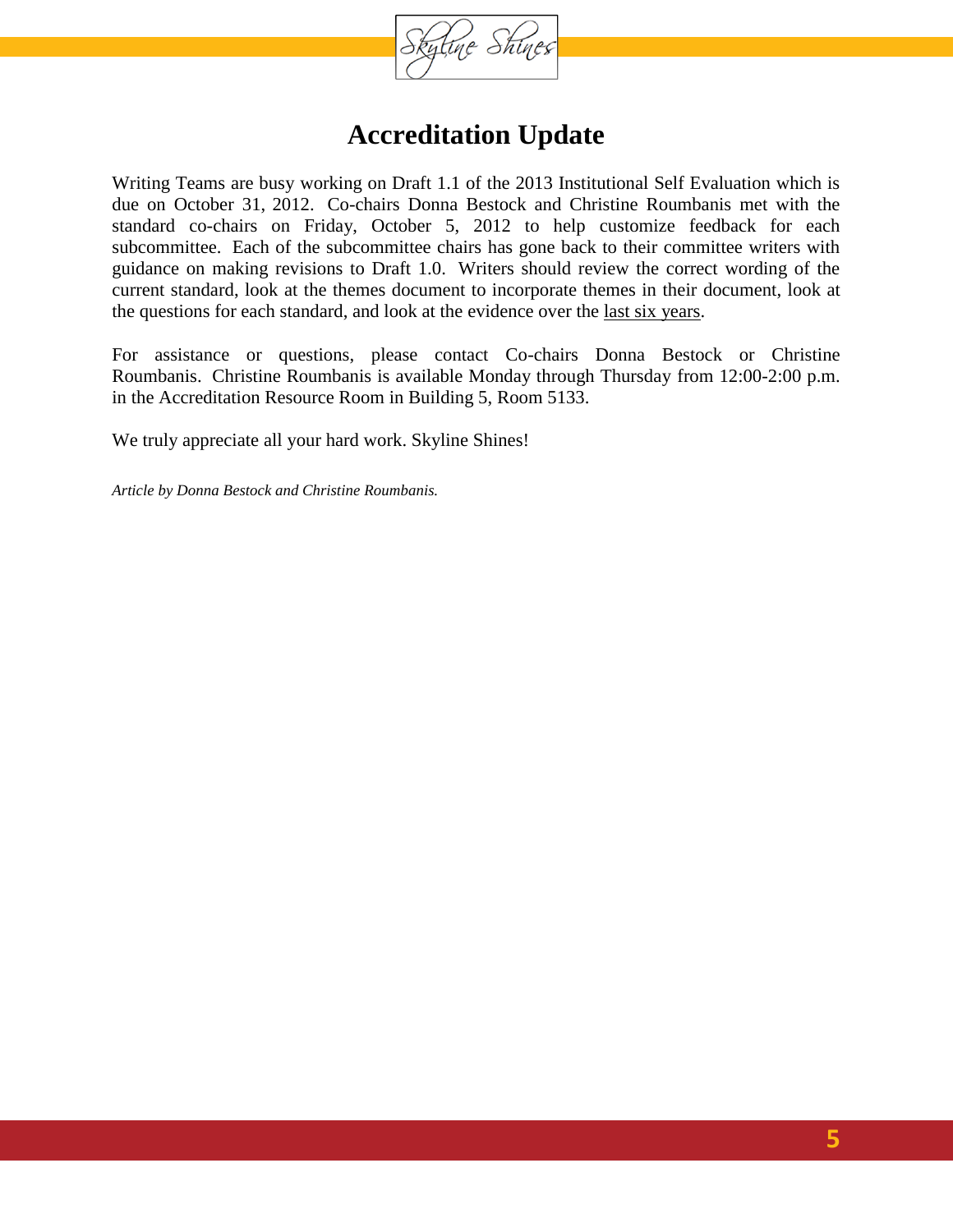

## **Join Students in Free Enterprise (SIFE) Today!**



#### *Pictured left to right: Lloyd Pena (Vice-President), Panumas Phoungmalee (President) and Amber Naeem (Secretary)*

Be a leader in the Community! SIFE is an international non-profit organization that works with leaders in business and higher education to mobilize university students to make a difference in their communities while developing the skills to become socially responsible business leaders.

Participating students form teams on their university campuses and apply business concepts to develop outreach projects that improve the quality of life and standard of living for people in need. An annual series of regional and national competitions provides a forum for teams to present the results of their projects, and to be evaluated by business leaders serving as judges. National champion teams advance to the prestigious SIFE World Cup.

In addition to the community aspect of the program, SIFE's leadership and career initiatives create meaningful opportunities for learning and exchange among the participants as well as the placement of students and alumni with companies in search of emerging talent.

**Please join our NEW Chapter at Skyline College!** We are currently 43 members strong and encourage all to apply. Our next meeting is **Thursday, October 18** from **11:00-1:00 p.m.** in **Building 4, Room 4132**.

For more information, please contact the faculty advisors: Christine Roumbanis at [roumbanis@smccd.edu,](mailto:roumbanis@smccd.edu) Michael Neuendorff at [Neuendorff@smccd.edu](mailto:Neuendorff@smccd.edu) or Soledad McCarthy at [mccarthys@smccd.edu.](mailto:mccarthys@smccd.edu)

*Article by Soledad McCarthy and Christine Roumbanis. Photo by Christine Roumbanis.*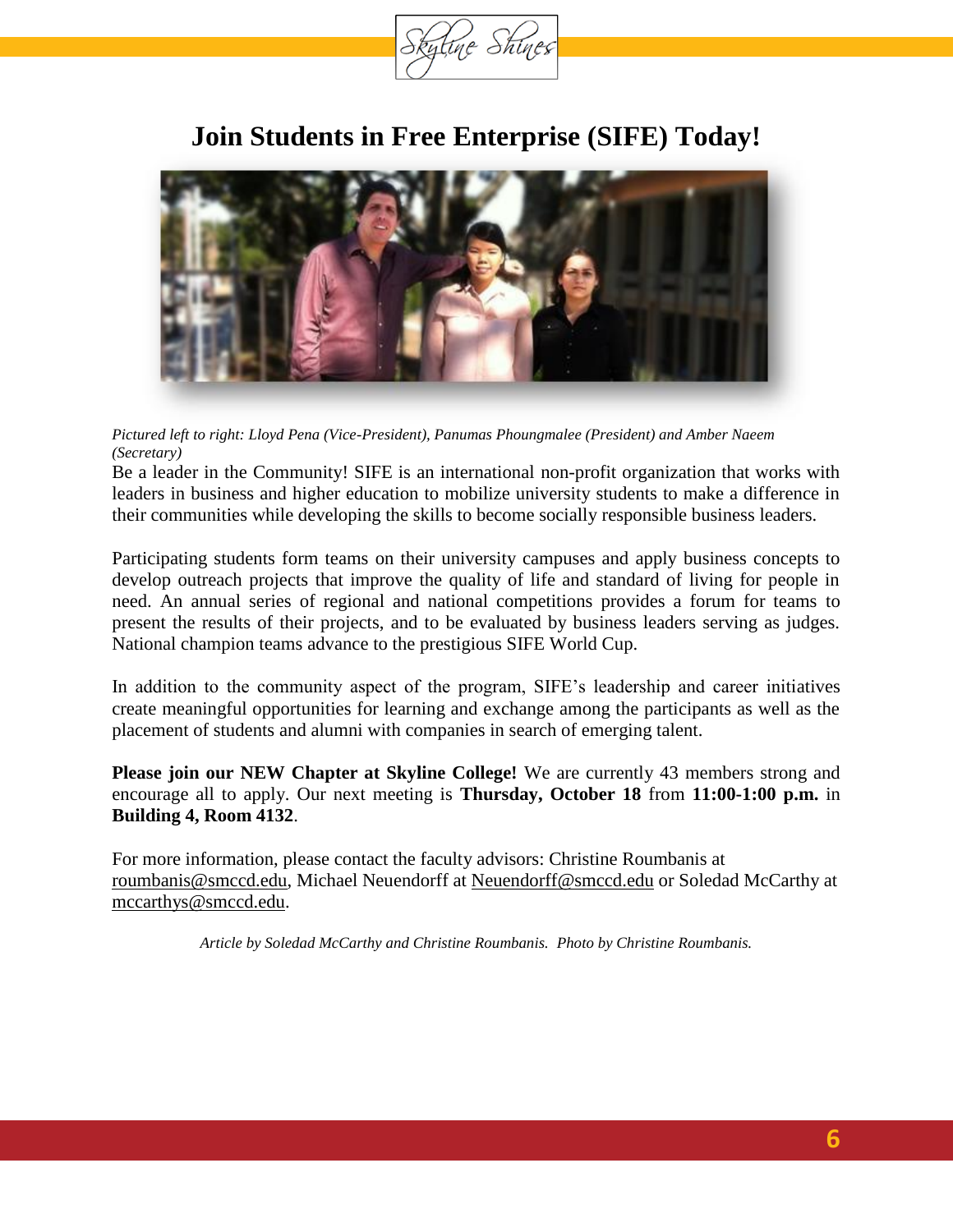

# **Sustainability Ambassador Network Kick Off**

The Sustainability Ambassador Network Kick Off meeting held on October 11, 2012 was a success with faculty, staff, and student leaders gathering to hear about the good environmental work already in progress at Skyline College, and discuss ways to take action for positive environmental change on campus.

Thank you to everyone who participated in the dialogue, which centered around the District-wide Sustainability Assessment and Plan as well as brainstorming projects we want to see on campus. There is still plenty of opportunity to get involved – the next meeting will be held on **Monday, October 29, 2012 at 2:00 p.m.** Contact Anjana Richards [richardsa@smccd.edu,](mailto:richardsa@smccd.edu) Sabrina Lawrence-Gomez [lawrencegomezs@smccd.edu](mailto:lawrencegomezs@smccd.edu) or Briana McCarthy [mccarthybriana@smccd.edu](mailto:mccarthybriana@smccd.edu) for more information.



**7**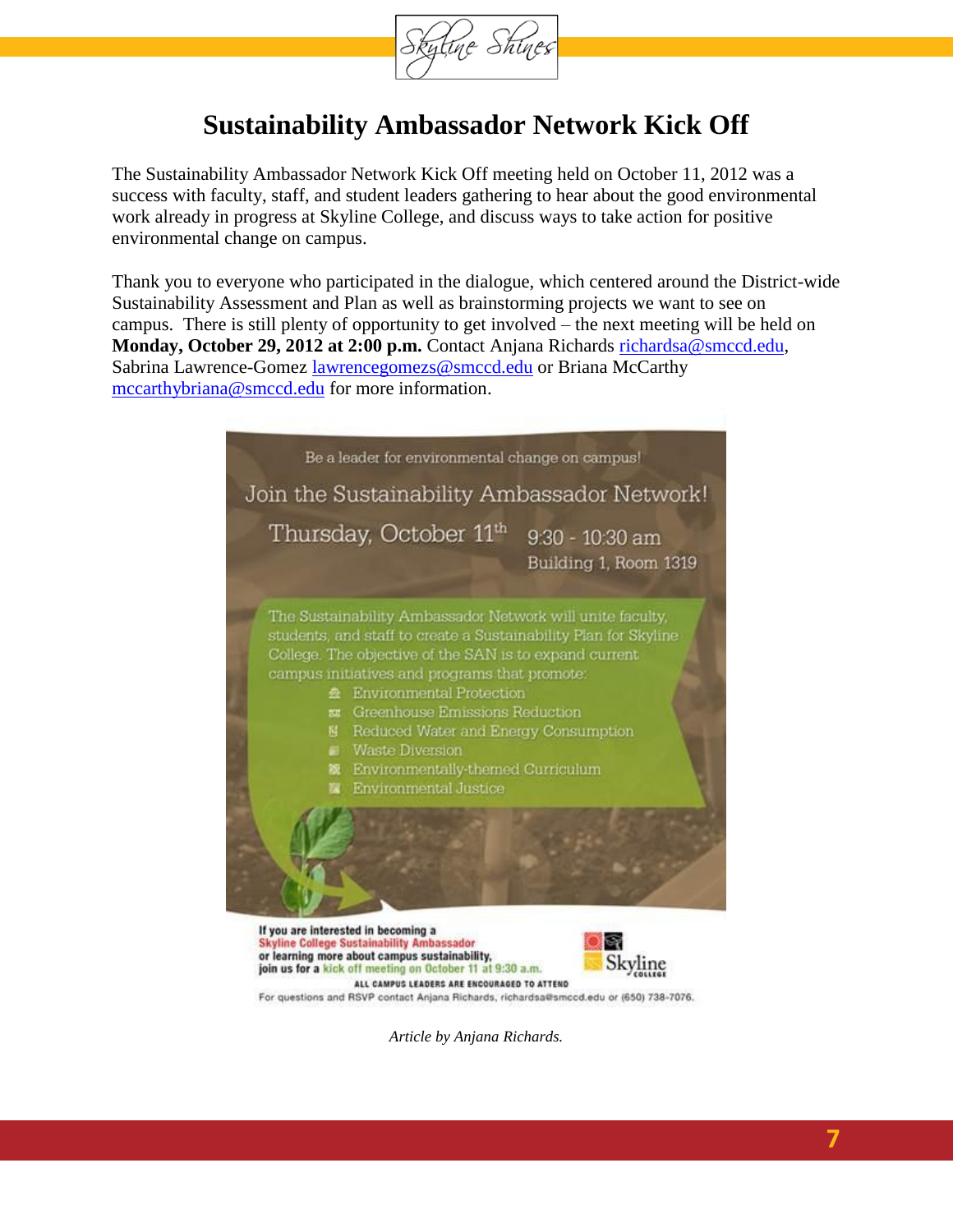

# **Skyline College Speaks Sustainability**



*Share your ideas to "green" Skyline College.*

### **Thursday, November 8, 2012 12:30 – 3:30 p.m. Building 6, Room 6202**

JOIN US! Students, Faculty, Staff all Welcome. Come eat, enjoy, & share your best ideas to improve our campus & community sustainability.



Announcing \$4,000 to fund YOUR best ideas!

RSVP or ask questions: [mairj@smccd.edu](mailto:mairj@smccd.edu)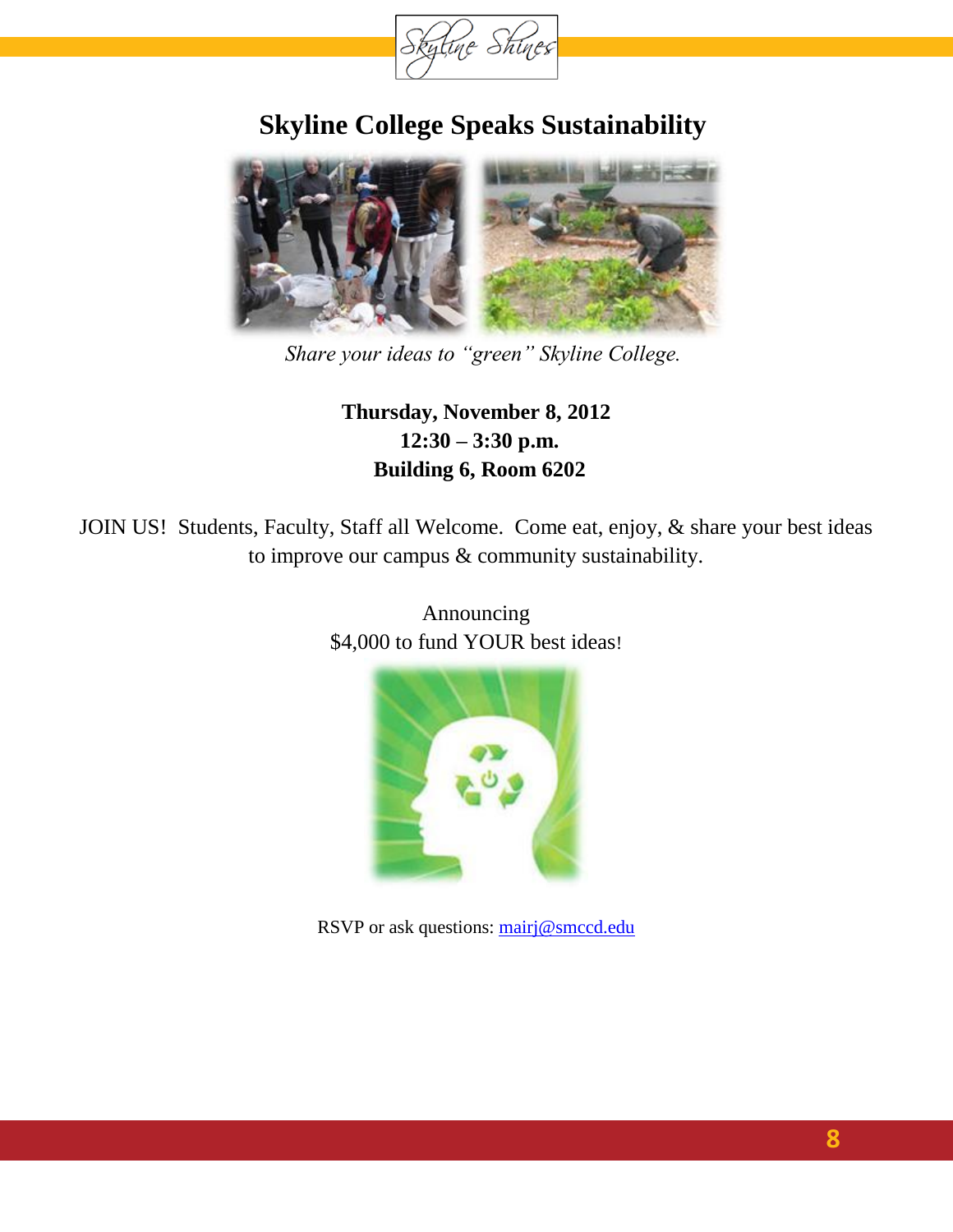

## **The Skyline View Wins Journalism Awards**

[The Skyline View](http://theskylineview.com/) won General Excellence for both its print and online versions at this year's Journalism Association of Community Colleges NorCal Conference. The 13 Skyline College journalism students who attended the day-long event held September 22, 2012 at Cal State Sacramento had a chance to attend workshops by industry professionals and hear keynote speaker California Watch's Corey G. Johnson talk about investigative reporting. In addition to the networking and skill building opportunities, the students had a chance to compete in on-thespot contests, with Chris Korp taking first place for copy editing. In the mail-in category, Joe Barrack—currently interning for Comcast SportsNet Bay Area—cleaned up, earning second place for inside page layout, third place for front page layout, honorable mention for profile feature story, and honorable mention for sports game story. Daniel Beckman won fourth place for inside page layout, with Rich Estrada and Daniel Chee garnering honorable mentions in sports game story and sports game photo respectively. The staff also won honorable mention for editorial writing.

*Article by Nancy Kaplan-Biegel*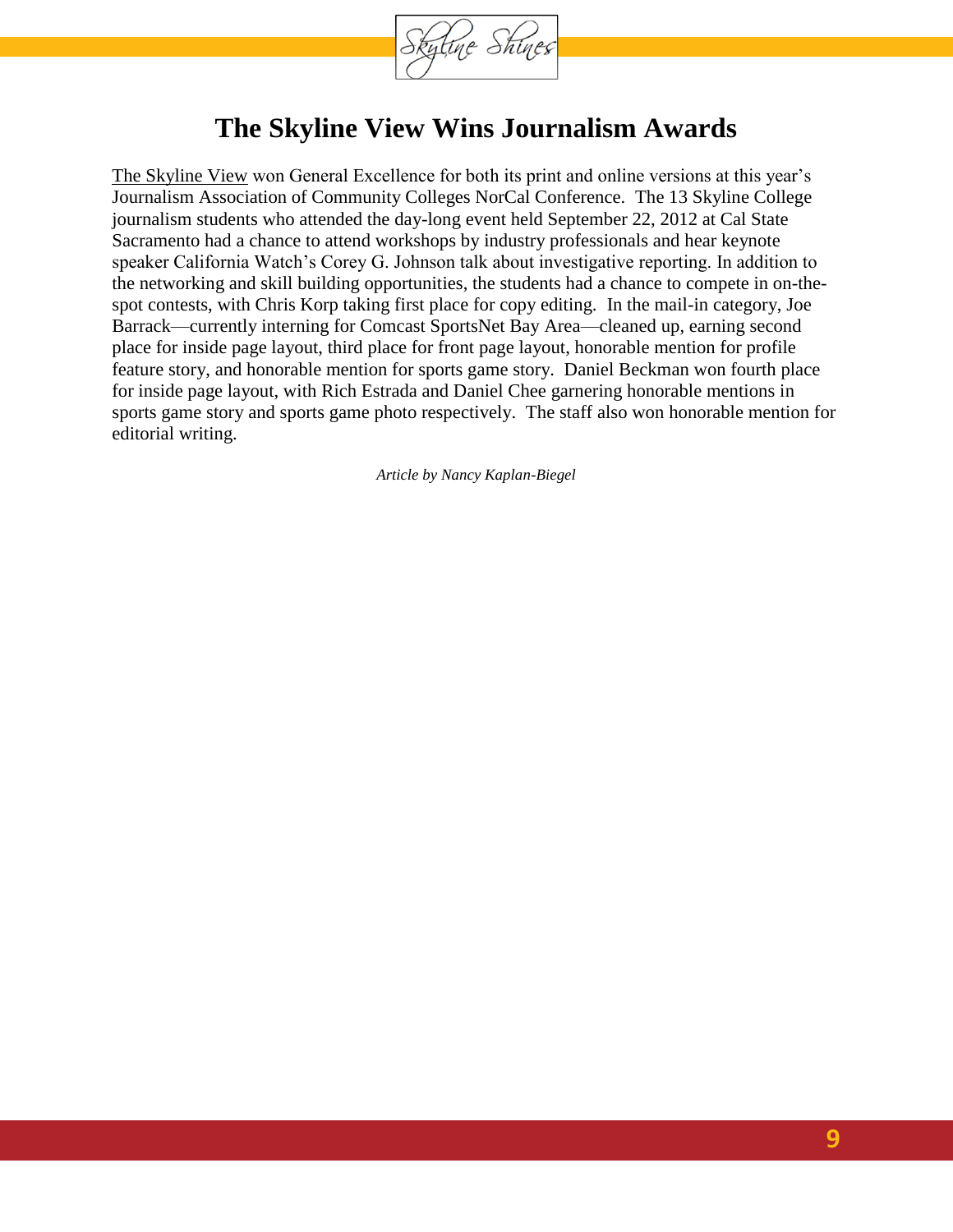

## **Making Connections: San Francisco State University EOP (Educational Opportunity Program)**



On Friday, October 5, 2012, Skyline College EOPS/CARE/CalWORKs students attended an informative workshop and tour of San Francisco State University graciously hosted by the EOP Department. Students made valuable EOP contacts, crucial to ensuring a smooth transfer process. Our students got a first-hand experience of university life and visited the various departments as well as resources available at SFSU.



*Article by Guillermo Alonzo. Photo by Imelda Hermosillo*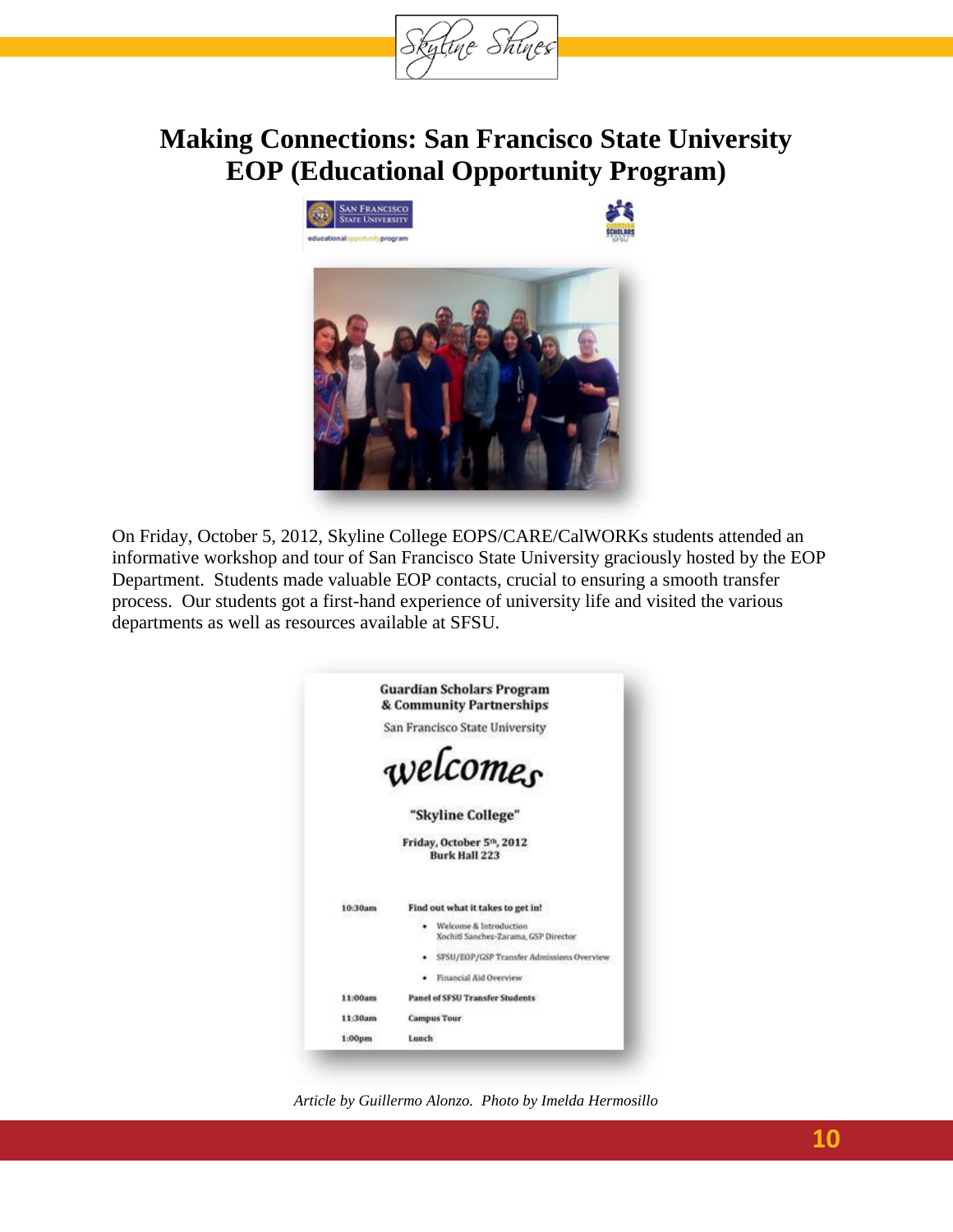

## **ECE Career Pathways to Your Future**



On Thursday evening, October 8, 2012, 80 participants from Early Childhood Education heard from a panel of professionals about Careers and College pathways. Using Early Childhood Education as a foundation, students can plan a range of careers working with and in support of children and families.



The group was welcomed by ECE Program Coordinator Kate Williams Browne and Skyline College student data was presented by Canada's ECE Coordinator Val Goines on behalf of County Office of Education/EQuIP Grant. Several panelists from Skyline College told their stories of inspiration: Professor Steve Aurilio and Adjunct Nick Gottuso on Juvenile Justice, Liz Llamas of Counseling on Therapy, and Elaine Francisco of Special Education described their work and how it connects to ECE. Dr. Rene Dahl of San Francisco State described the Bachelor program in Child & Adolescent Development & outlined transfer requirements, and graduate student Jesse Blanca spoke of Speech & Language as well as Educational Law. The requirements and services here at Skyline College were noted by ECE Program Services Coordinator Cece Rebele , and Child Development Center Director Tina Watts was available to offer options at the CDC on campus.

Stay tuned for the next ECE event, Saturday, February 3, 2013. Entitled "Orientation to the ECE Field," this morning session is for those interested in the Teaching Profession in early care and education.

*Article and Photos by Kate Williams Browne*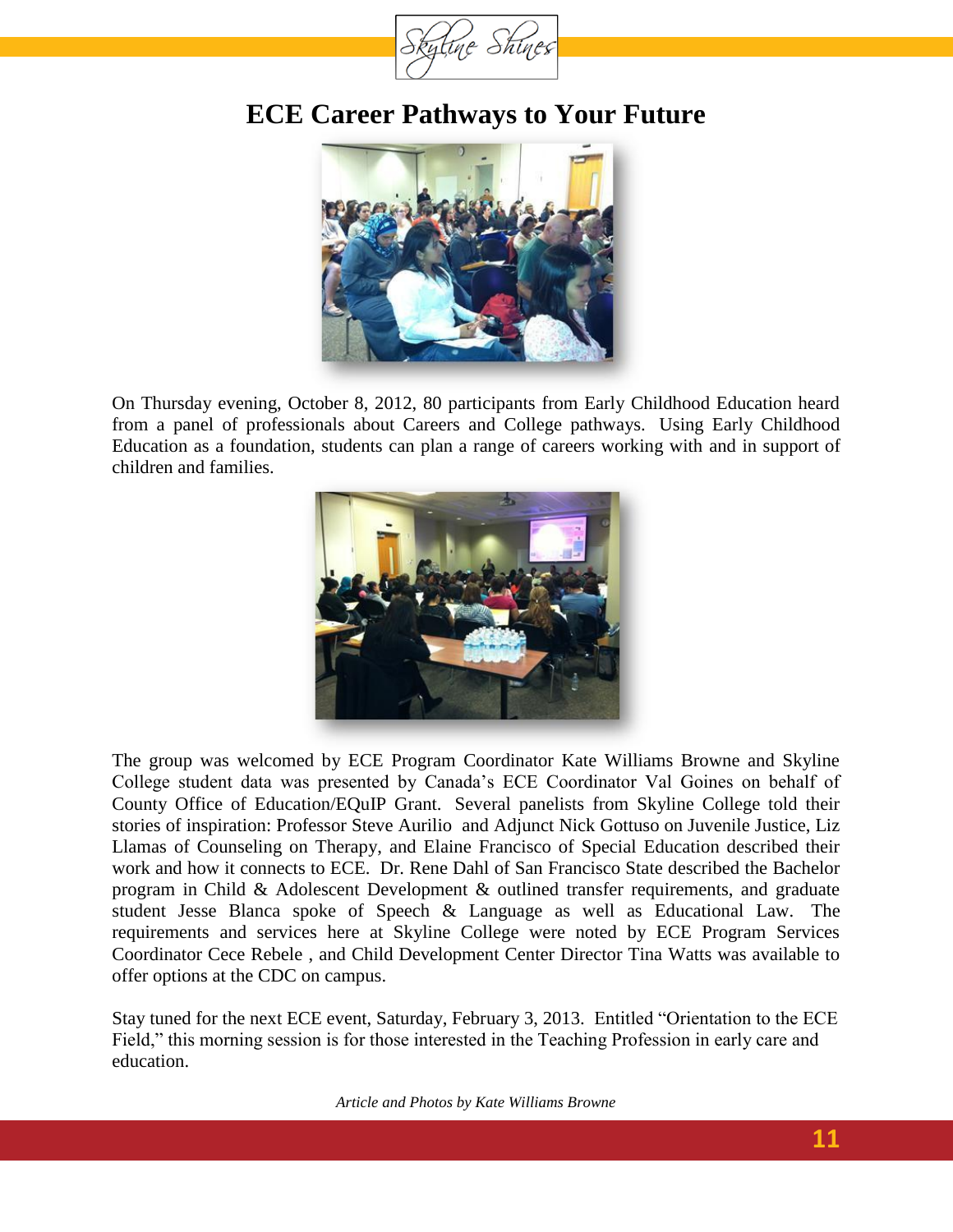tine Shine



## **Learning Center Tutor of the Week**

My name is Kayvan Momeni. I am originally from Iran and I am now a resident of San Rafael, CA. I came to the United States in March 1998. Shortly thereafter, I attended community college. Then in Fall of 2000, I was accepted to the University of California at Berkeley. I graduated with a degree in Applied Mathematics in Computer Science from Cal in 2002. In addition to my bachelor degree, I established my computer programming company called Polygons Media. While I was running my own business, I decided to get my master's degree in Mathematics in 2005. I attended San Francisco State University (SFSU) and received my MA in 2008. While studying at SFSU, I taught math classes there for two years and I found a strong interest in pursuing a teaching career.

This year is my second year at Skyline College. Besides tutoring mathematics in the Learning Center, I am also teaching Math 110, and LSKL 811. My goal as a teacher is to help students develop the skills they have and acquire the skills they will need to succeed in future courses and to become mathematically literate citizens. It is my responsibility to connect with students in order to communicate the importance of math in both their educational and personal lives. I always come to class with a positive attitude, an open mind, and high expectations. I believe that I owe it to my students, as well as to my colleagues and community, to be professional, conscientious, reliable, and organized and to bring enthusiasm and warmth to my job in the hope that I can ultimately inspire and encourage similar traits in my students.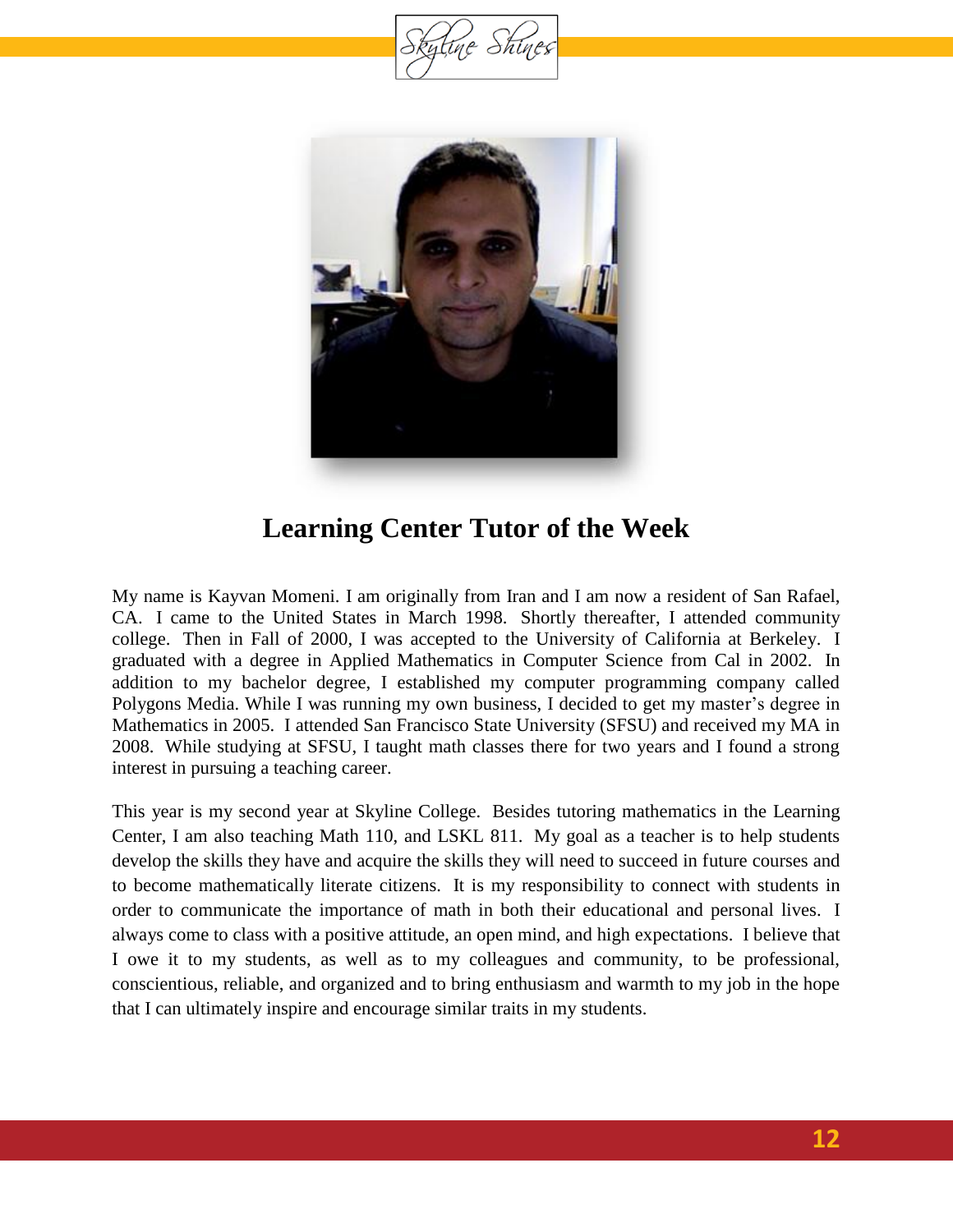

## **Shared Governance: College Budget Committee Meeting - October 11, 2012**

The College Budget Committee met on October 11, 2012, co-chaired by Leigh Anne Shaw, Academic Senate President and Eloisa Briones, Director of Business Services.

### **Report from District Committee on Budget & Finance (DCBF)**

Linda Whitten reported on the DCBF meeting held last Sept. 18, 2012. Now that SMCCD is basic aid, the district derives its revenues from property taxes, student fees, payments from redevelopment agencies and only categorical funding from the state. Unless legislation is changed, the district will be in Basic Aid for at least 3-4 years. The county is projecting a 3.3% increase in property taxes for the next year. Redevelopment funds should increase over time as well. As fees and property taxes increase, the district deficit will shrink. SMCCD should be able to grow out of its deficit without additional cuts. If Prop 30 passes, there will be a provision for monies for student success which will be treated as a categorical – it's possible we'll see a \$2 million increase. Depending on how polls appear, the district will go out for the renewal of the parcel tax. DCBF will hold its next meeting at Skyline College on Tuesday, October 16, 2012 at 2:00 p.m. in room 4-343.

#### **Skyline College Mission and Vision**

All financial planning and resource allocation are tied to the college's mission, vision, goals and strategies. Eloisa Briones asked President Regina Stanback Stroud to share with the CBC the work that the Institutional Planning Council (IPC) has done on revising/updating the college mission, vision, goals, and values statement. These statements drive the decision-making at the college. IPC will bring these statements to College Council for approval and adoption. The College Budget Committee was reminded that the Mission, Vision, Values, Goals and Strategic Priorities should be the foundation upon which the allocation of resources should be based. As the CBC recommends a balanced budget with specific scenarios for the funding of requested resources, the Mission, Vision, Values, Goals and Strategic Priority will be considered to ensure that the integrated planning processes drive the allocation of resources and the development of the college budget.

### **Skyline College Goals and Strategic Priorities**

The Strategic Priorities document was presented; this is a draft of prioritized projects and avenues of growth that are derived from program review, surveys, PIF projects, grants, student services program reviews, and ongoing campus conversations. These priorities are used in decision-making, and are particularly helpful now that new funding sources are becoming available. CBC members were asked to talk to their constituencies about the draft so that people may voice their ideas at the College Council. The draft may be located at <http://www.skylinecollege.edu/academicsenate/assets/StrategicPriorities-v2a.pdf>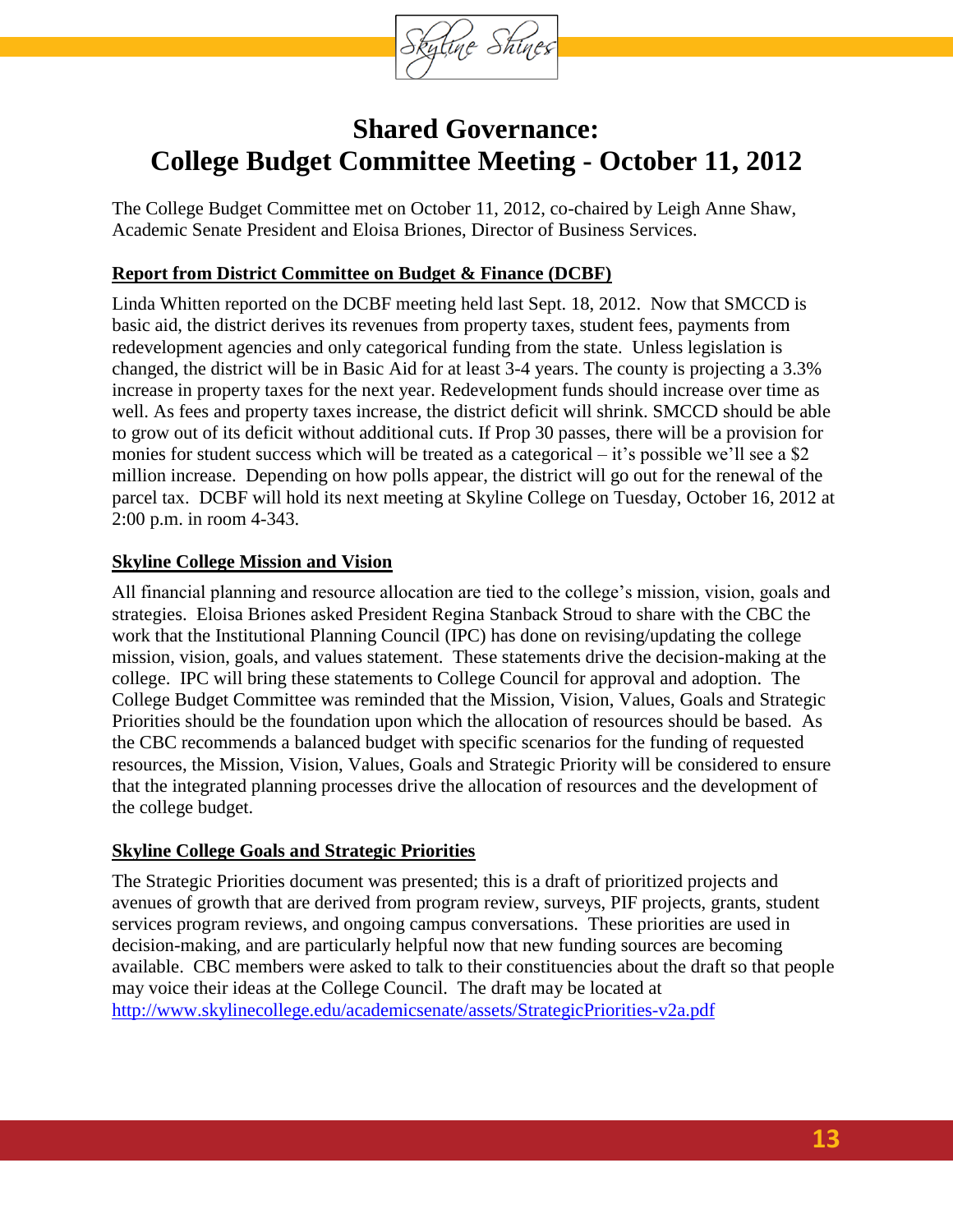

### **2012-2013 Planning and Budgeting Calendar**

Eloisa Briones presented the calendar that lists the planning, budgeting and evaluation activities that happen all throughout the year. It mirrors the district planning and budget calendar which illustrates similar activities that occur district-wide. There were a few suggestions for revisions to the calendar, mainly with scheduling appropriate attention to faculty and staff allocation requests.

Since institutional plans drive the allocation of resources, Eloisa suggested that CBC consider having joint meetings with IPC during the planning months before the committee begins its work with budget development. College Council will make the final recommendation to the president whether the governance structure should be modified to include the committees joining together or merely holding some joint meetings. There are 24 members on each committee – concerns were expressed that a combined committee could be too large to be productive. As well, concerns were expressed that there would be a decrease in representation if the group was combined. As the two committees have different charges, but often need information from each other, this idea needs to be examined and considered. Some members were in favor of this and some opposed. Leigh Anne suggested looking at possible models for how the two committees could come together and have people bring ideas to the next CBC meeting. President Stanback Stroud suggested that the College Council should do that as well as it considers recommendations on the governance structure.

#### **Budget Orientation**

Eloisa distributed CBC binders to the committee which contains information about the CBC charge and structure; planning documents such as Skyline College's mission, vision, goals and strategies; board goals and district strategic goals; and planning and budget calendar; and the Balanced Scorecard. It also contains orientation materials that cover the state budget cycle and budgeting in SMCCD. Eloisa and Dean Joe Morello went over the materials to orient new members of the committee. Special thanks to Vivian Paw at the Payroll office for putting together this binder.

**Next CBC Meeting**: October 25, 2012. The District Committee on Budget and Finance will hold its next meeting at Skyline College on Tuesday, Oct. 16, 2012 in room 4-343 from 2:00 to 4:00 p.m.

*Article by Leigh Anne Shaw and Eloisa Briones.*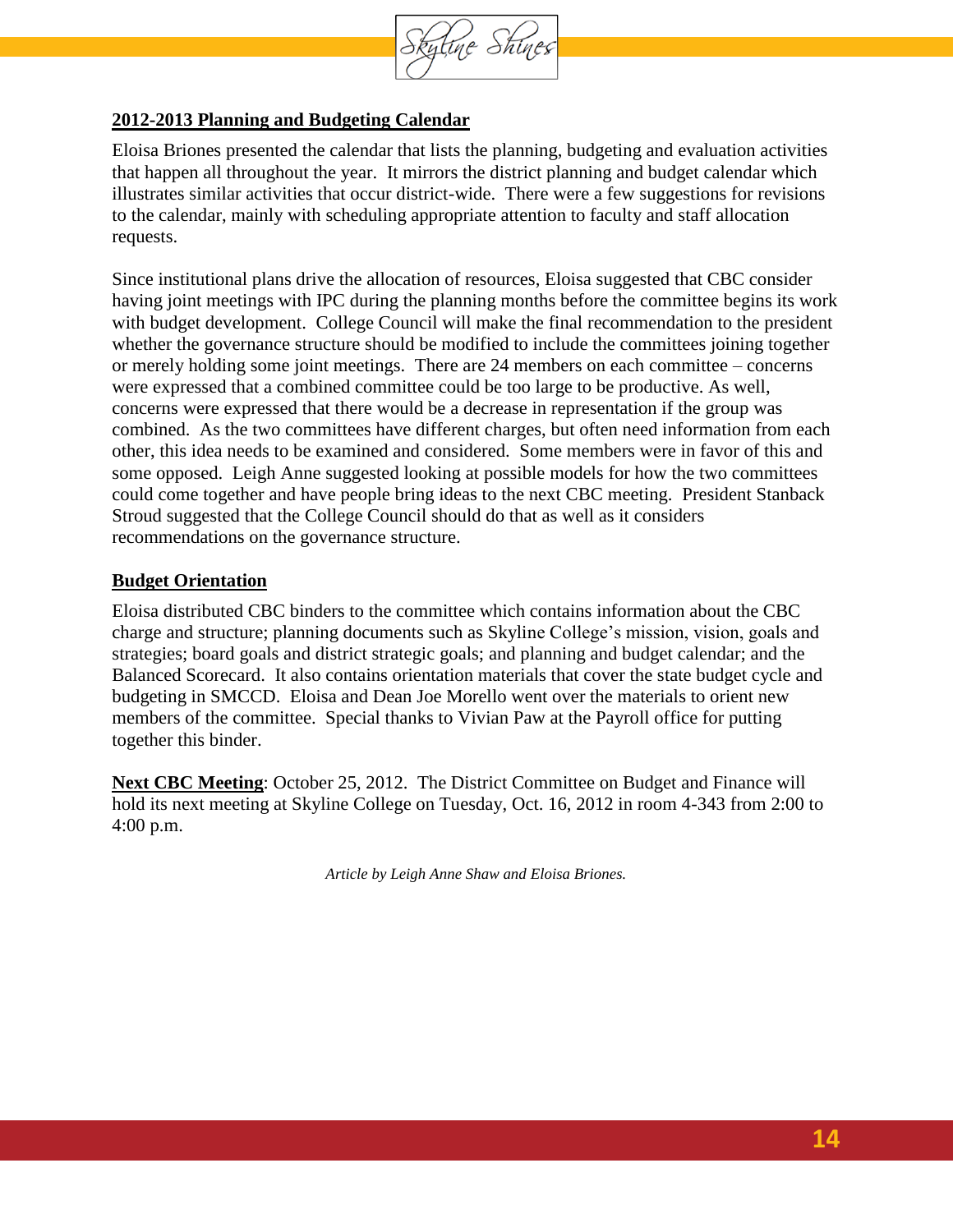

## **Shared Governance: Institutional Planning Committee Meeting - October 10, 2012**

<span id="page-14-0"></span>The Institutional Planning Committee met on October 10, 2012 chaired by Interim Dean of Planning, Research and Institutional Effectiveness, Dr. David Ulate.

### **College Goals Renumbering**

Skyline College adopted three new college goals in the spring of last year when it underwent the review of the Mission, Vision, Values and Goals. Dr. David Ulate asked the committee to make a recommendation to renumber the goals to better coincide with previous goal numbering and to avoid disturbing the integration of the goals with the Balanced Score Card system. Referring to the document provided of the College Goals the three new goals are numbered 6, 7, and 8.

*M/S/A – (Blake/Cariadus) IPC has approved forwarding the goal renumbering recommendation to the College Governance Council.*

### **New Goals & Balanced Scorecard Strategies**

Now that Skyline College has three new goals each of the goals need to be incorporated in the college accountability system, the Balanced Score Card. This includes having strategies associated with each goal. The committee received recommended strategies that were derived from existing strategies. Dr. Stanback Stroud indicated that we would follow up and get some additional consultation to help us tease out all of the nuances and implications of the balanced scorecard system. Dr. Ulate read the strategies that have been assigned to the three new goals. The IPC will evaluate the strategies of all the College Goals at a later meeting. Karen Wong reminded us that SLO's are a major component of our accountability system and that they are not incorporated in the Balanced Score Card. Dr. Stanback Stroud reminded the committee that SLO's were not incorporated to the Balance Scorecard during its development because at the time of creating the Balance Scorecard SLO's were not a prominent part of the planning. We will further develop the underlying infrastructure of the BSC to incorporate SLO's in the Balanced Score Card.

Dr. Ulate read each of the new College Goals and the strategies assigned to each. Leigh Anne Shaw, President of Academic Senate suggested that non-profit needs to be mentioned in the strategies for Goal 6. There was a discussion regarding the strategies associated with Goal 8, Strategy 8.1. No recommendations for modifications were made.

*M/S/A – (Blake/Cariadus) IPC has approved the recommendation to forward the Goals and Strategies to College Governance Council – with the amended strategy in Goal 6 to include community based organizations and with the insertion of the SLO component in the underlying documents of the BSC.*

### **Strategic Priorities**

President Stanback Stroud asked the committee to consider the draft Strategic Priorities that were provided in the last meeting. The strategic priorities represent the direction the college will take. They were derived from a number of sources including the employee voice survey, the student engagement survey, the board goals, the district strategic plan, the college mission,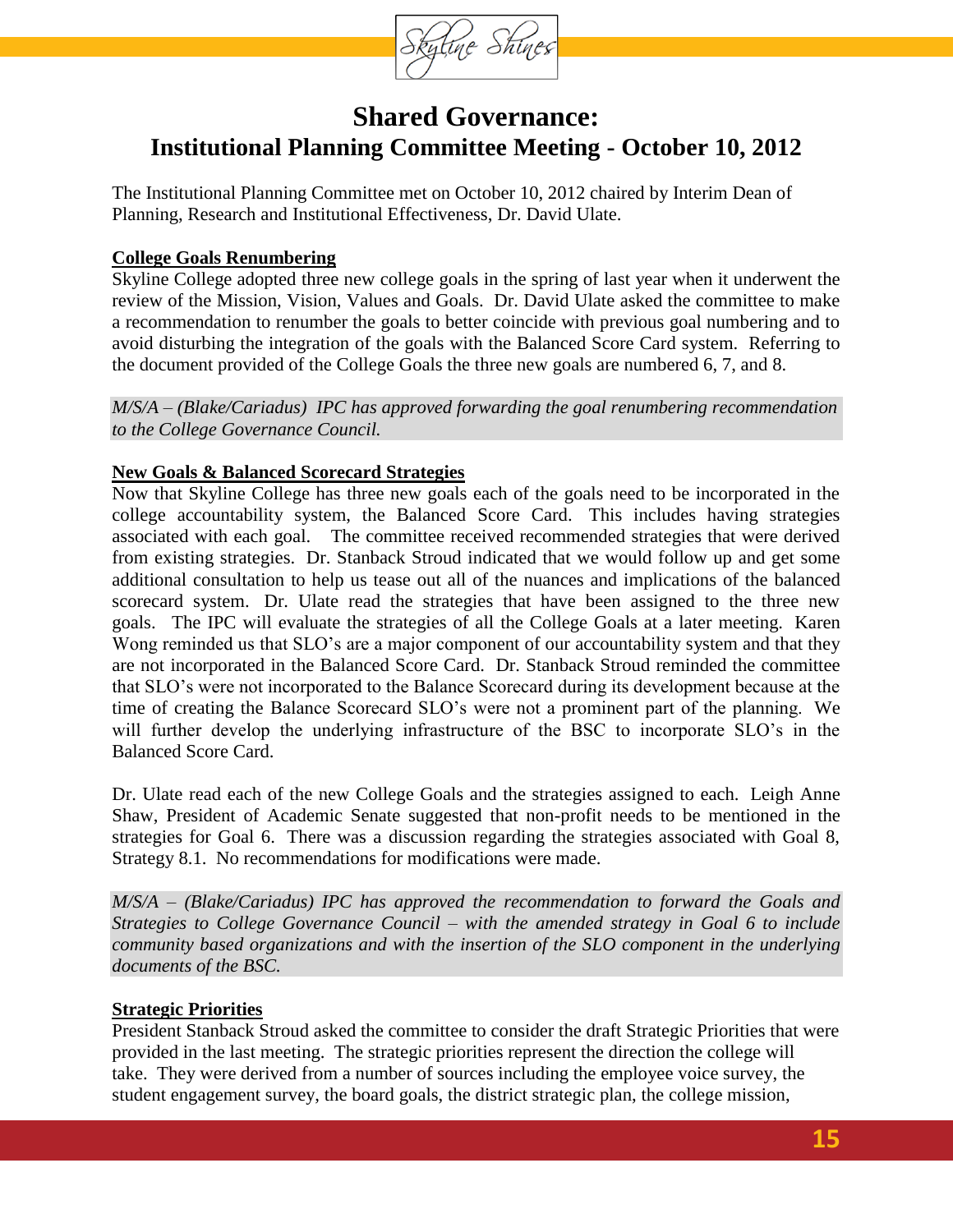

vision, values and goals, unit plans, program review, PIF projects, grants, student services program reviews, campus wide forums on transfer, completion by design and student learning outcomes and ongoing campus conversations. These priorities are to be used in decision-making, and are particularly helpful now that new funding sources are becoming available.

#### *M/S/A – IPC recommends the Strategic Priorities to College Council.*

Representatives were reminded to connect with their constituency in order to inform the discussion in the College Governance Council.

There was a question on how the examples on the Strategies Priorities got on the list. President Stanback Stroud explained that they came from various sources including program review, PIF request, various college initiatives and projects, and college governance discussions.

#### **Matrix of College Goals, SEEED Vision, and Strategic Priorities**

Dr. Ulate shared a matrix that depicts the integration of the college goals, SEEED vision and Strategic Priorities. The matrix is evidence of the integration of all the items into one. Leigh Anne Shaw recommended that SLO's be specifically depicted in the college goal section to show the connection.

#### **Integrated Budget and Planning Calendar**

Eloisa Briones reviewed the transition of the unit planning process from a three year process to a one year process. The current planning and budget process demonstrates the various planning, budget and evaluation activities that are done between IPC and CBC.

In detail Eloisa explains to the committee on how the planning and budgeting process is completed for the fiscal year. We will continue to finalize it in order to have it depict the actual process. The Skyline College Planning and Budget Calendar for 2012-2013 represent all the due dates of the calendars and timelines. The District Budget and Planning Calendar is used to create our Planning and Budget Calendar in order to be prepared and complete the tasks by the both the District and College deadlines. The College Planning and Budget calendar is created by referring to the Board timeline as well as the District timeline in order to meet the deadlines.

The IPC will recommend changes to the college budget before forwarding on to College Council.

#### **October 15 Accreditation Report**

Dr. Sarah Perkins, Karen Wong and Dr. David Ulate have been working on the Proficiency Report of the SLO process. The due date is Monday Oct 15 and David explained that the percentage of SLO's will be changing but at this time they are at 89%; by Friday the numbers will increase.

According to the report the College Course with ongoing assessment of learning outcomes is currently at 42% but is expected to be higher by Friday. Sarah says that we really need to be close to or at 100% by the end of the year. Program level is 98% is great but ongoing assessment is at 5%.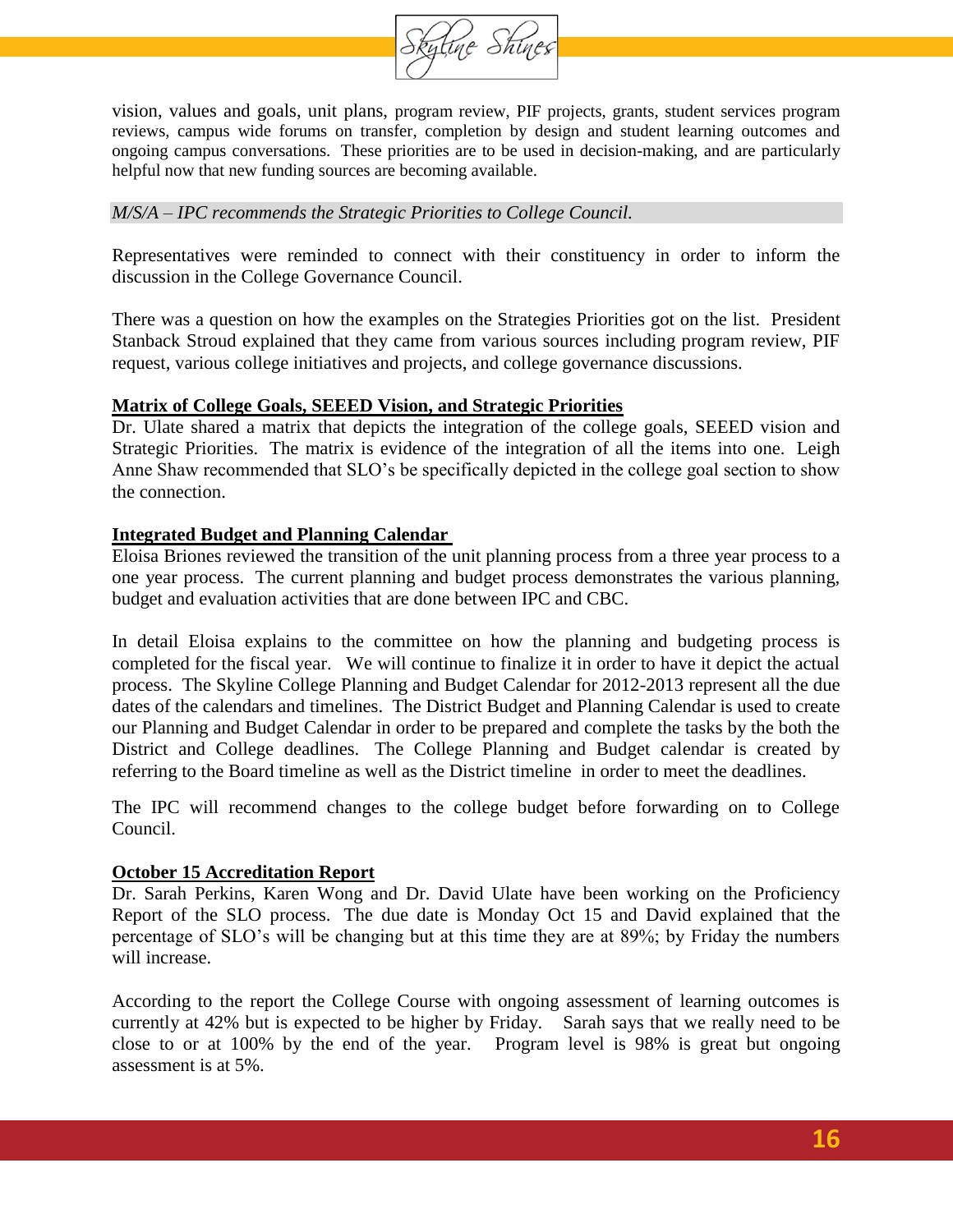

Dr. Regina Stanback Stroud commended the faculty and staff with the leadership of Sarah and Karen. There was a motion from the IPC committee for commending the faculty/staff for being successful in meeting the goals of SLO's.

*M/S/A – IPC commends Dr. Sarah Perkins, Karen Wong for their leadership in supporting the achievement the SLOAC at proficiency level. Further, IPC commends the faculty and staff for the progress and achievements made on the SLOA process.*

Karen Wong also commented that the decision to support adjunct faculty participation by paying them to attend the division meetings and participate in the assessment planning that is now part of each meeting was great.

#### **Administrative Leadership Review**

Dr. Stanback Stroud shared with the committee that a draft of the Administrative Leadership and Unit Review, which is available on the IPC SharePoint site. She explained that the documents represent an attempt to add the administrative program review to the unit planning process. Committee members were asked to provide feedback to help improve the assessment tool.

#### **Review/revise charge of IPC**

IPC will be reviewing the charge that appears in the compendium. It was suggested by Dr. Stanback Stroud that a discussion of the charge of IPC be discussed using the SharePoint site.

The question was asked of what the IPC charge was last year. Members of the committee who served last year explained that it was more data review then planning. Data drives decisions and then discussions. The data was then shared with the divisions. Prior to Dr. Rob Johnstone, Cathy Hasson would discuss more analysis of the Balance Scorecard. The committee will need to combine all three aspects (Institutional Effectiveness, Data and Planning).

### **Draft of Governance Planning Manual**

The shared governance and planning processes are currently being documented by Dr. Gina Rosabal, a consultant hired to assist the college in creating the various handbooks and planning evidence required for accreditation. The committee was asked to review the draft, discuss it with their constituents and provide feedback to Dr. Ulate. The manual is now available on the SharePoint site for you to discuss with your constituent groups.

Leigh Anne stated that at our sister colleges are in discussion to shift from "shared governance" to "participatory governance" and wondered about the distinction. None were identified. Dr. Rosabal was thanked for a job well done in documenting our processes.

No further action was taken/required on this item. It will come back to the committee next ad

#### **Other Items**

 Dr. Stanback Stroud will send an electronic copy of the Business & Marketing plan to the committee members for review. The plan was created by Cherie Napier in collaboration with Facilities and Auxiliary Services. At the next IPC meeting the Business and Marketing Plan will be reviewed and discussed.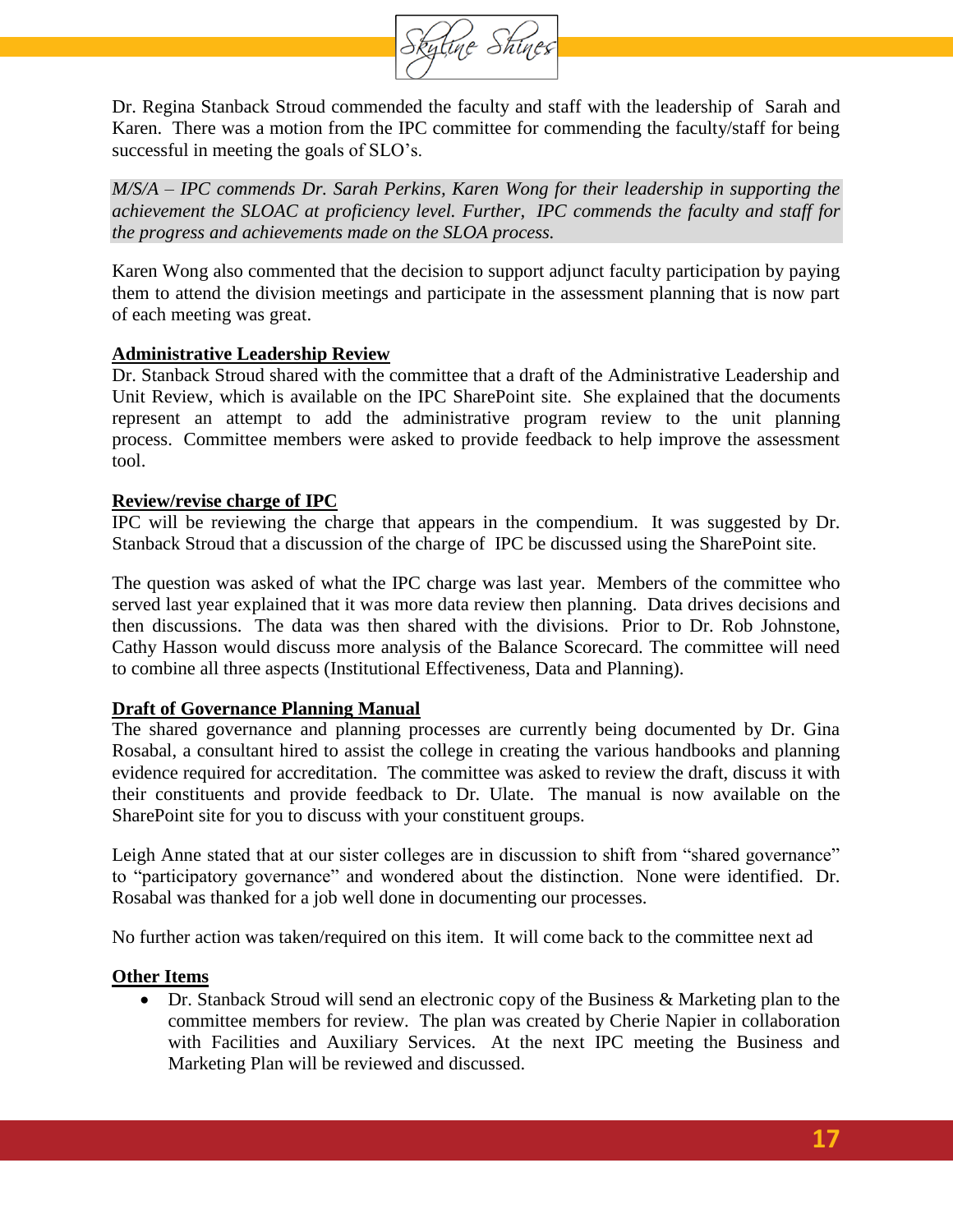

 Dr. Ulate will work on the membership list of the IPC in order to be sure there are the correct number of constituents for the committee. It is possible a discussion of changes to the membership.

Adjourned at 4:00 p. m.

## **Performance Evaluation Task Force**

<span id="page-17-0"></span>Nina Floro and President Stanback Stroud have been appointed to the Performance Evaluation Task Force (PETF), whose charge is to research and revise the faculty evaluations process and tools that have been in place for over 20 years. They would like to gather information from you regarding ways you believe faculty evaluation process (instructional and non-instructional/fulltime and part-time) can be improved. We would like to invite you to come talk to us about your ideas or concerns on Friday, November, 2,  $2012 - 12p.m - 1 p.m.$  in Room 4-320 (next to the president's office). Please feel free to meet with us and share your ideas.

Additionally, if you prefer, you may send your feedback via e-mail to either [stroudr@smccd.edu](mailto:stroudr@smccd.edu) and/or [floro@smccd.edu.](mailto:floro@smccd.edu)

Thank you, in advance, for your participation.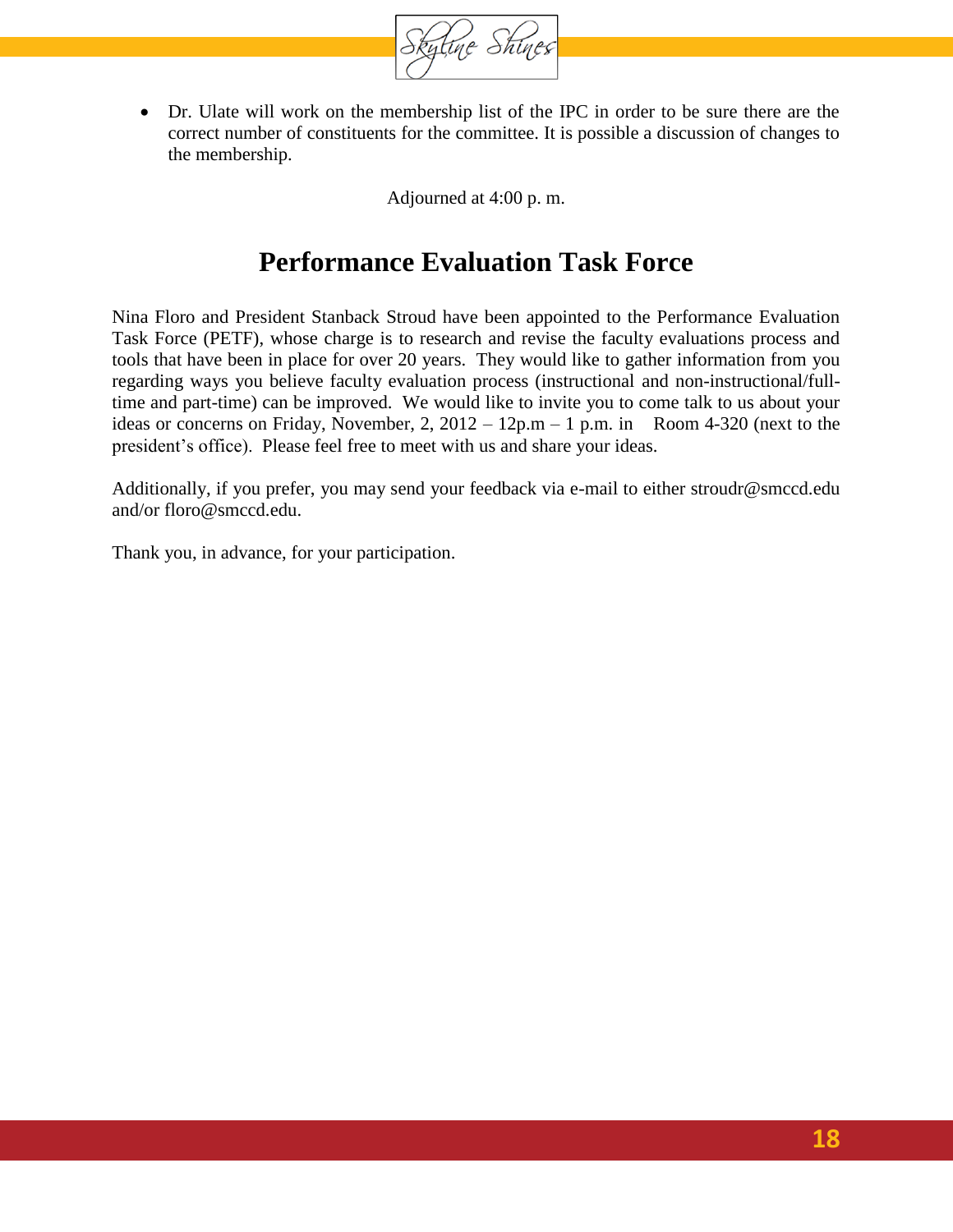

## **CITD Secures Memorandum of Understanding with Grand Bassa Community College in Liberia**



The CITD secured a Memorandum of Understanding (MOU) with the Grand Bassa Community College in Buchanan, Liberia. Liberia is one of many emerging markets in the world targeted by the CITD as an area with potential for partnerships. Dr. Levi Zangai, President of Grand Bassa Community College has indicated interest and enthusiasm in leveraging Skyline College's expertise in Solar Energy, Automotive (particularly women in Automotive), Early Childhood Education and Cosmetology. The partnership, in its early stages of implementation, will include study abroad opportunities for Skyline College students, reciprocal training opportunities for faculty and an increased number of international students, all assisting the college in globalizing its campus and curriculum.



The Liberian Embassy and Liberian Senate is aware of the partnership between Skyline College and the embassy called to thank Richard Soyombo and the CITD for their commitment to educating Liberians.

Recent meetings were held with CITD, the Liberian Senate President, Senator Finley and executives at Chevron to discuss a partnership. Chevron has made a verbal commitment to financially support the partnership to provide the instruction at Skyline College to train the Liberian workforce of the future.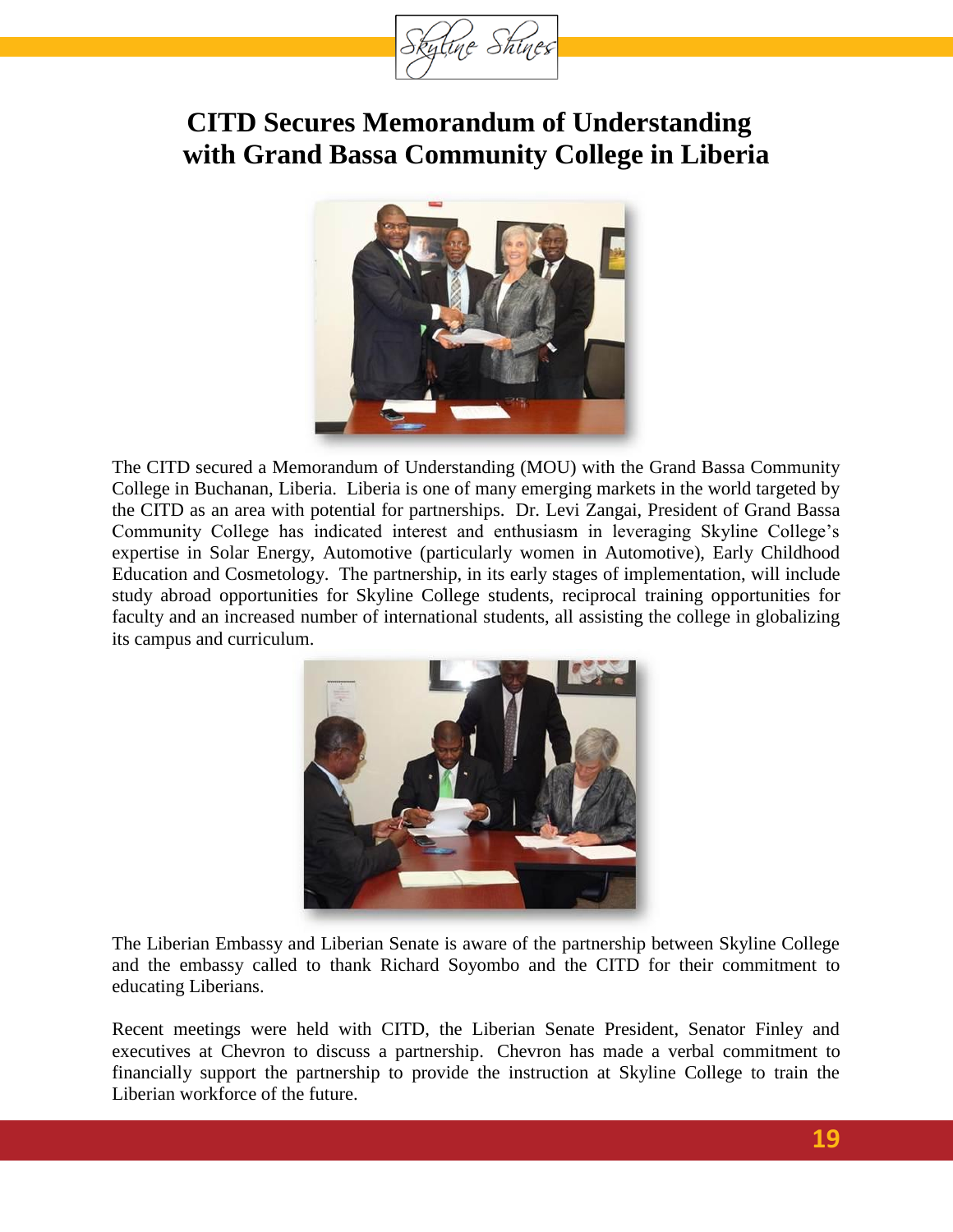

These accomplishments would not have been possible without the vision of Senator Finley, the Senate President of Liberia and Dr. Zangai, President of Grand Bassa Community College, the support of Dr. Regina Stanback Stroud, President of Skyline College and the hard work of Richard Soyombo and the CITD staff.

This partnership furthers Skyline College's mission of empowering a global community of learners by leaps and bounds!

*Article by Cherie M. Napier.*

# **Student Confidentiality- FERPA UPDATE**



Just recently there have been changes to the Family Educational Rights and Privacy Act (FERPA) which seeks to ensure and protect student privacy and confidentiality rights. Below is the link to the *Model Notification of Rights under FERPA for Postsecondary Institutions* released by the U.S. Department of Education (DOE). Additionally, *Board Policy7.28 Student Records, Directory Information, and Privacy* outlines our District policy on student privacy. Please share with faculty and staff in your areas to ensure we all understand the rights of our students and our responsibility as a campus community! The DOE link and Board Policy 7.28 will also be available on the Office of Student Services website.

<http://www2.ed.gov/policy/gen/guid/fpco/doc/ps-officials.doc>Board Policy 7.28

*Article by Dr. Joi Blake.*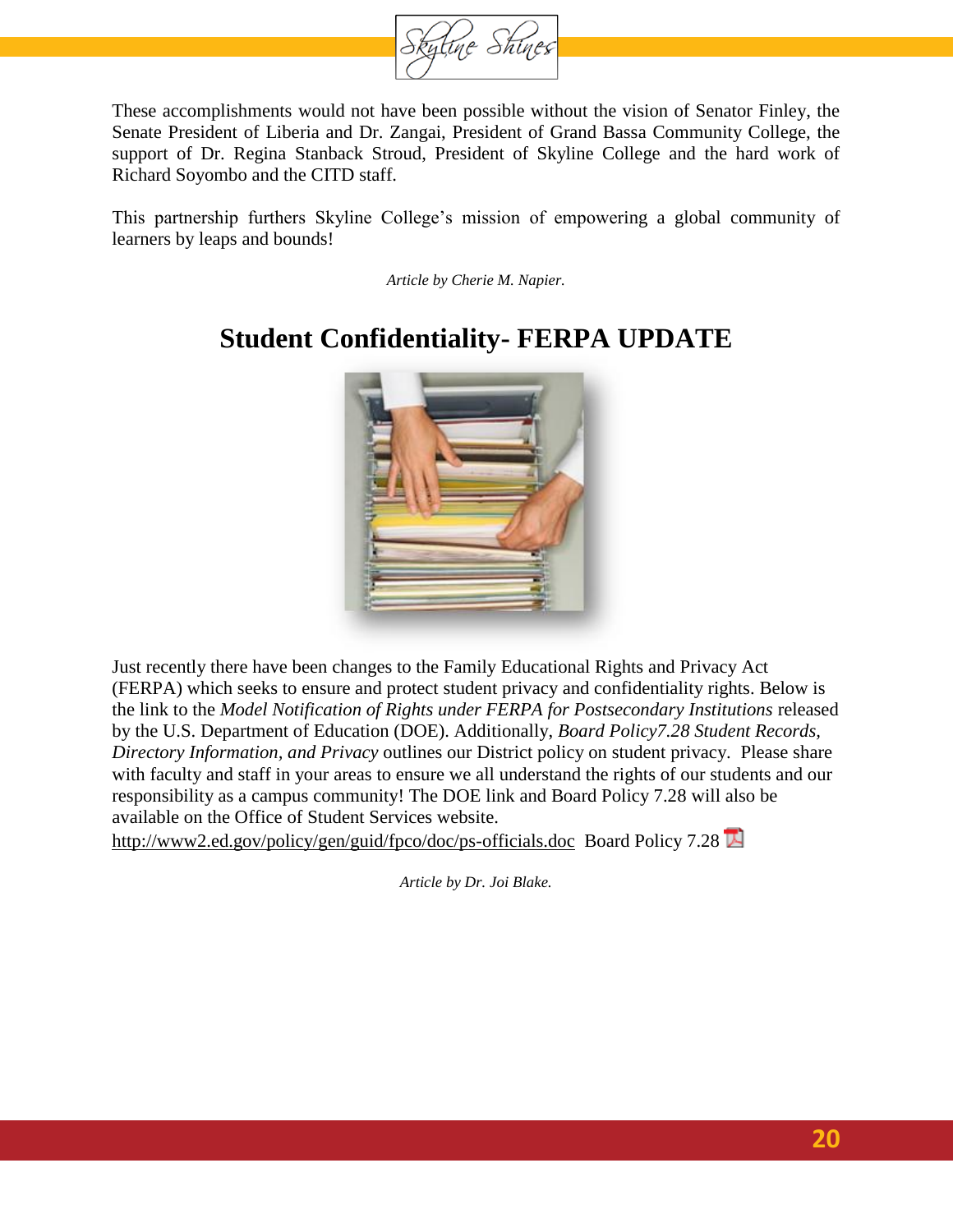

## **Fall 2012 Lecture Series – Save The Dates!**

The Fall 2012 Lecture Series presented by the Associated Students of Skyline College and sponsored by the President's Innovation Fund brings to campus world renowned experts in politics, communications, global health and the arts.

All lectures are free to attend and open to faculty, staff, students and the community. Please encourage your students to attend and bring your classes.

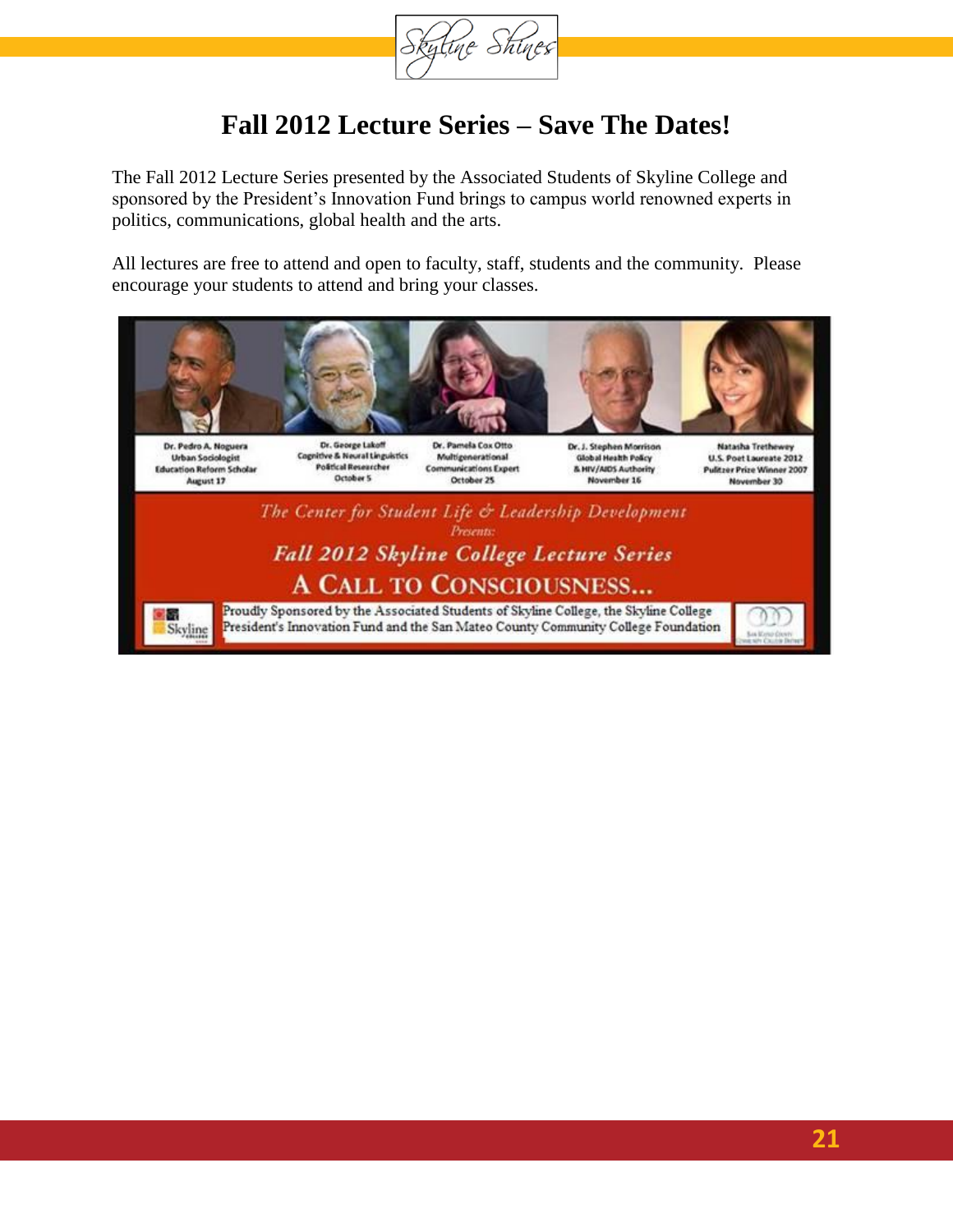Skytine Shines

# **Coming Up…**

### **Friday, October 12, 2012**

- 2:00 p.m., Women's Soccer against Monterey Peninsula College, Skyline College
- 3:00 p.m., Men's Soccer against Monterey Peninsula College, Monterey
- 6:30 p.m., Volleyball against Foothill College, Skyline College

### **Saturday, October 13, 2012**

9:00 a.m., Wrestling – Modesto Tournament, Modesto

### **Tuesday, October 16, 2012**

- 12:00 p.m.  $-2:00$  p.m.,  $25<sup>th</sup>$  Anniversary of *Earthbook* & Latino History Month Celebrations, Building 6, Room 6202 from 12noon to 1:30 p.m. and Building 2 from 1:30 p.m. – 2:00 p.m.
- 12:30 p.m. 1:30 p.m., Financial Aid Satisfactory Academic Progress and Student Loans, Building 2, Room 2117-A.
- 2:00 p.m., Women's Soccer against Cabrillo College, Skyline College
- 4:00 p.m., Men's Soccer against DeAnza College, Cupertino
- $\bullet$  5:30 p.m. 6:30 p.m., Financial Aid Satisfactory Academic Progress and Student Loans, Building 2, Room 2117-A.

### **Wednesday, October 17, 2012**

- $\bullet$  10:00 a.m.  $-1:00$  p.m., Internship and Volunteer Community Fair, Building 6, Dining Hall
- 12:30 p.m. 1:30 p.m., Latin American Student Organization (LASO) Meeting, Building 4, Room 4240A
- 4:00 p.m. 6:00 p.m., FAFSA & Fee Waiver Workshop, Building 2, Room 2117B
- 4:00 p.m., Wrestling against Modesto / Menlo, Skyline College
- 6:30 p.m., Volleyball against Chabot College, Hayward

### **Thursday, October 18, 2012**

- 10:18 a.m. 11:18 a.m., The GREAT California Shake Out, Skyline College
- 2:00 p.m. 4:00 p.m., FAFSA & Fee Waiver Workshop, Building 2, Room 2117B

### **Friday, October 19, 2012**

- 1:00 p.m., Women's Soccer against Canada College (DH), Skyline College
- 3:00 p.m., Men's Soccer against Cabrillo College (DH), Skyline College
- 6:30 p.m., Volleyball against Gavila College, Skyline College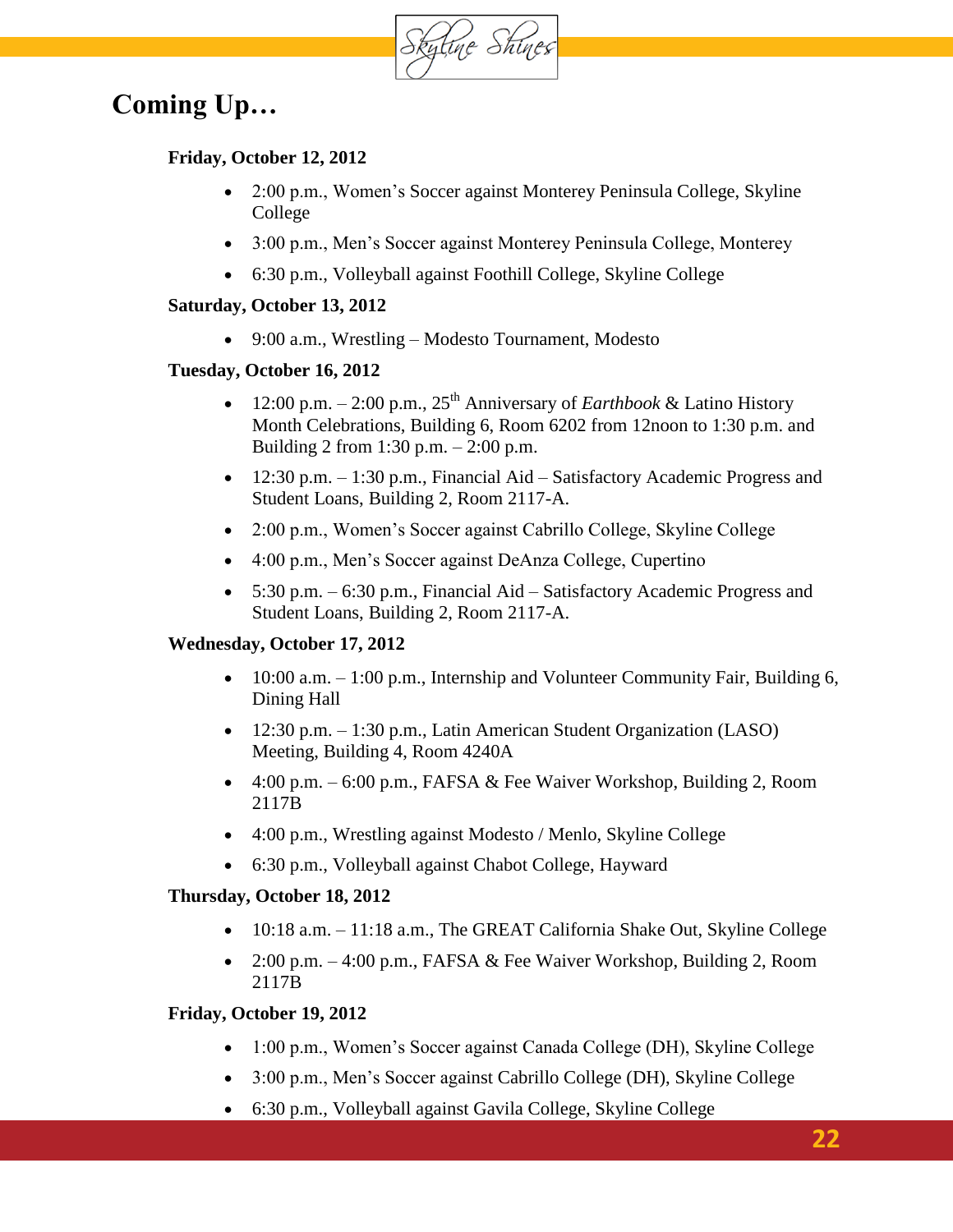

For the latest information on events and activities happening at Skyline College, please view our calendar at the following link:

<http://www.skylinecollege.edu/events/index.php>

If you would like to include your college event or activity on the calendar, please submit the event, date, time and location to Cherie M. Napier via email at [napierc@smccd.edu](mailto:napierc@smccd.edu).

## **Guidelines for Skyline Shines Submissions**

Many of you submit material to be included in Skyline Shines. Thanks so much for taking to time to help me keep the college informed. Here are a few guidelines that will facilitate the publication of Skyline Shines each week:

## **Send submission to [skylineshines@smccd.edu](mailto:skylineshines@smccd.edu)**

- **Submit your article by 3:00 p.m. on Thursdays; articles received after this time will appear in the following week's issue**
- Place your submission in a Word document with your pictures pasted in the document.
- Use medium sized pictures that are equal to  $1\overline{Z}4$  or  $1\overline{Z}2$  of a page.
- Use Times New Roman 12pt. font that is justified to the left for the body of the article.
- Don't forget to add a headline/title using 18 pt. bold font that is justified to the center
- Use the following commonly accepted abbreviations: a.m. or p.m. (i.e. "The event will be held from 8:00 a.m. – 1:30 p.m." "The workshop is scheduled to run from 9:30 a.m. – Noon."
- Spell out numbers of one or two words. Use figures for numbers that require more than two words to spell out. (i.e., "Almost eight years ago I began taking ceramics courses." And "I counted 176 records on the shelf.").
- If a sentence begins with a number, spell out the number or rewrite the sentence.
- Use the month, day, a comma and the year to indicate the date (i.e., "March 4, 2011" not "March 4th, 2011 or March 2nd, 2011").
- Add the word College when you refer to the name Skyline (i.e., Skyline College instead of Skyline).

**Do you have a suggestion?**